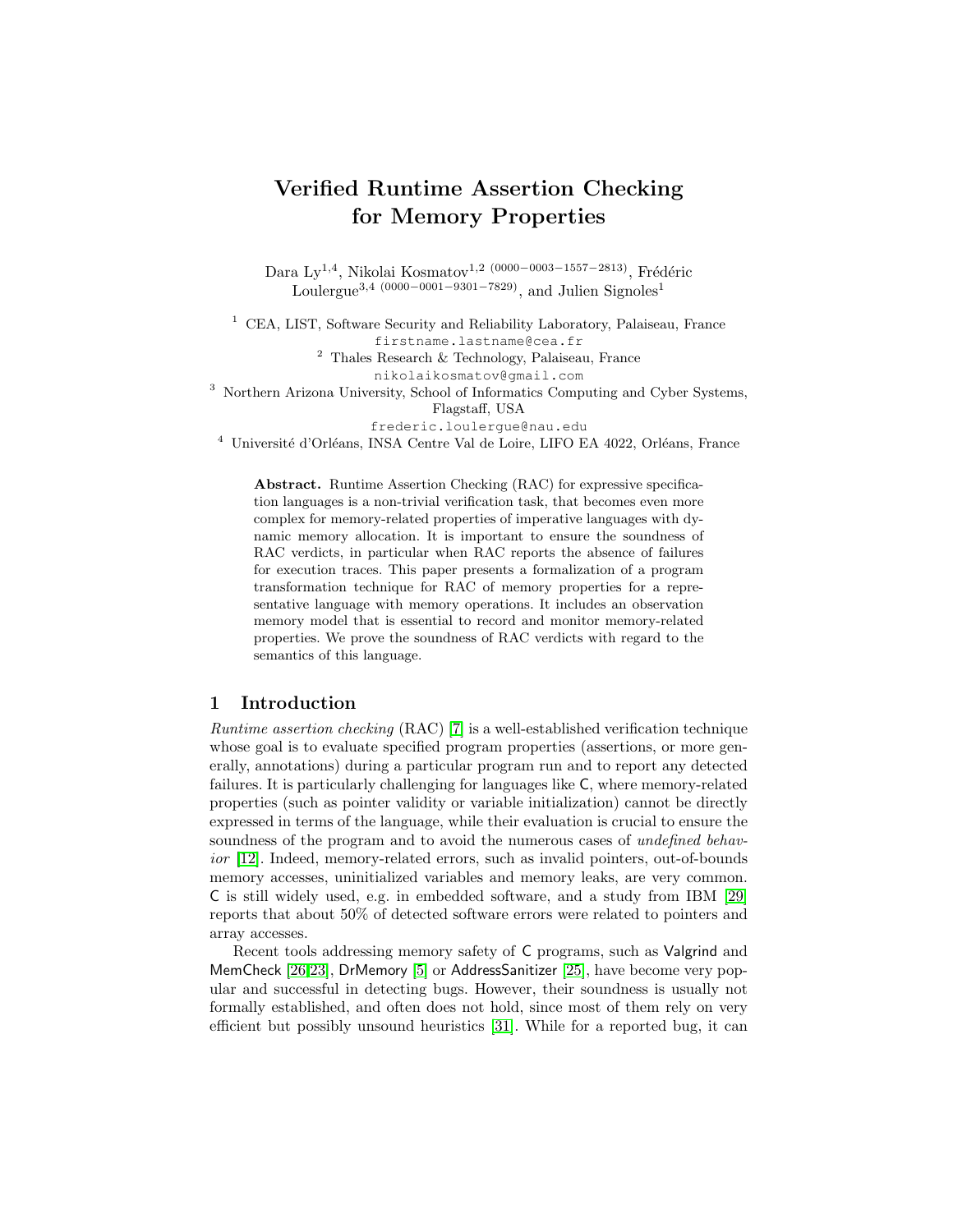be possible — at least, in theory — to carefully analyze the execution and check whether an error is correctly reported, the soundness of the "no-bug" verdict cannot be checked.

For runtime assertion checking, soundness becomes a major concern: because this technique is used to verify the absence of failures, often in complement to sound deductive verification on parts of annotated code which were not (yet) proved, ensuring the soundness of tools implementing it is crucial. E-ACSL<sup>[5](#page-1-0)</sup> is one of these tools [\[28\]](#page-19-5), as part of the Frama-C verification platform [\[16\]](#page-18-3) for static and dynamic analyses of C programs. A formal proof of soundness for E-ACSL is highly desirable with regard to the complexity of verification of memory-related properties, that requires numerous instrumentation steps to record memory related operations — often in a complex, highly optimized observation memory  $model$  [\[17](#page-19-6)[,13](#page-18-4)[,32\]](#page-20-0) — and to evaluate them thanks to this record. In this context, the proof of soundness is highly non-trivial: it requires to formalize not only the semantics of the considered programming and specification languages, but also the program transformation and the observation memory.

The purpose of the present work is to formalize and prove the soundness of a runtime assertion checker for memory-related properties. We consider a simple but representative imperative programming language with dynamic memory allocation and a specification language with a complete set of memory-related predicates, including pointer validity, variable initialization, as well as pointer offset, base address and size of memory blocks. We define their semantics and formalize a runtime assertion checker for these languages, including the underlying program transformation and observation memory model. Finally, we state and prove the soundness result ensuring that the resulting verdicts are correct with respect to the semantics.

The contributions of the paper include:

- a formalization of all major steps of a runtime assertion checker for a simple but representative language;
- a definition of a dedicated memory model for RAC with an observation memory, suitable for a modular definition and verification of program transformations injecting non-interfering code, and an associated proof technique;
- a proof of soundness of a runtime verifier for memory properties.

Outline. Section [2](#page-1-1) gives an overview of the work and a motivating example. Section [3](#page-3-0) defines the considered languages. The runtime assertion checker is formalized in Section [4,](#page-9-0) while Section [5](#page-12-0) states and proves the soundness result. Finally, Sections [6](#page-16-0) and [7](#page-17-0) give some related work and conclusion.

# <span id="page-1-1"></span>2 Overview and motivating example

At a first glance, runtime assertion checking might be considered as an easy task: just directly translate each logic term and predicate from the source specification language to the corresponding expression of the target programming language and that's it. In that spirit, Barnett et al. [\[2\]](#page-18-5) explain how they enforce  $\text{Spec}\#$ 

<span id="page-1-0"></span><sup>5</sup> available as open-source software at <https://frama-c.com/eacsl.html>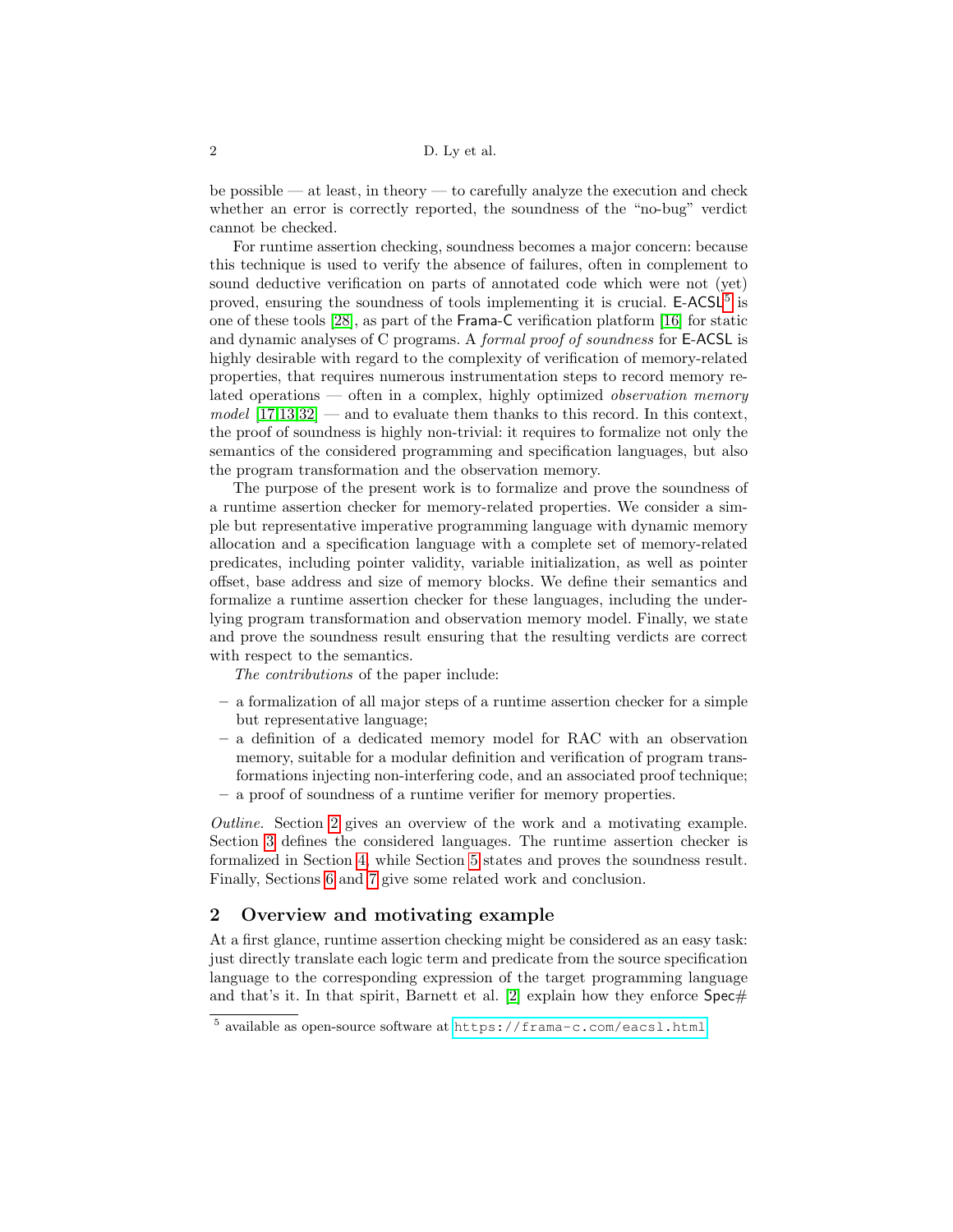```
1 int search (int *t, int len, int x) { // search x in array t of size len<br>2 int lo = 0, hi = len - 1; // initial search interval bounds
3 while ( l o <= h i ) { // w h i l e s ea r ch i n t e r v a l non empty
4 int mid = lo + (hi - lo) / 2; // take the middle value
5 \vert /* @ assert (\valid (t + mid));
 6 if (t [mid] == x) return mid; // element found<br>
7 else if (t [mid] < x) lo = mid + 1;
8 else hi = mid - 1; // reduce the search interval
 9 }
10 \quad \text{return} \quad -1; \text{/} \quad \text{/} \quad \text{/} \quad \text{/} \quad \text{element} \quad \text{not} \quad \text{found}11 \mid \}12
13 | int main (void) {
14 int t [5] = \{-3, 2, 4, 7, 10 \};<br>
return search (t, 5, 7);16 }
```
<span id="page-2-0"></span>Fig. 1. Binary search annotated with a memory-related property.

contracts, but only a short paragraph is dedicated to their runtime checker (all the others being dedicated to static verifications). Here it is in extenso:

The run-time checker is straightforward: each contract indicates some particular program points at which it must hold. A run-time assertion is generated for each, and any failure causes an exception to be thrown.

However, this statement is not true for complex properties such as memory properties. Consider for instance the C function implementing binary search in Fig. [1.](#page-2-0) It contains an assertion at line 5, written in the E-ACSL specification language [\[9](#page-18-6)[,27\]](#page-19-7), stating that  $t + mid$  of type  $int \star$  refers to a "valid memory location", ensuring that it is safe to dereference it at lines 6 and 7. For this program, the assertion is satisfied and runtime assertion checking of this program with the E-ACSL tool will not detect any failure.

To illustrate a failure, let us assume that search is called at line 15 with an erroneous length argument, say, 10 instead of 5. Then during the first iteration of the loop, mid would take the value 5 (at line 4) and the assertion at line 5 would fail because  $t + 5$  is out of t's bounds (as defined on line 14). In this case, runtime assertion checking of this program with the E-ACSL tool would halt the program execution and report the failure.

Checking such a property at runtime is not trivial: in particular, it requires to know at the annotation's program point (line 5) whether the **sizeof**(**int**) bytes starting from the address t+mid have been properly allocated by the program earlier in the execution, in the same memory block, without being freed in the meantime. For that purpose, runtime memory checkers (also called memory debuggers) need to store at runtime pieces of information about program memory in a disjoint memory space, named *observation memory* in this paper. For instance, the instrumented version of Fig. [1](#page-2-0) created by the E-ACSL runtime assertion checker [\[28\]](#page-19-5) is 111-lines long (when deactivating its static optimization described in [\[21\]](#page-19-8)) for tracking the program's memory manipulation. In particular, for the block t created and initialized at line 14, E-ACSL adds the following lines of code (assuming that  $sizeof(int) = 4$ , so t is 20-byte long):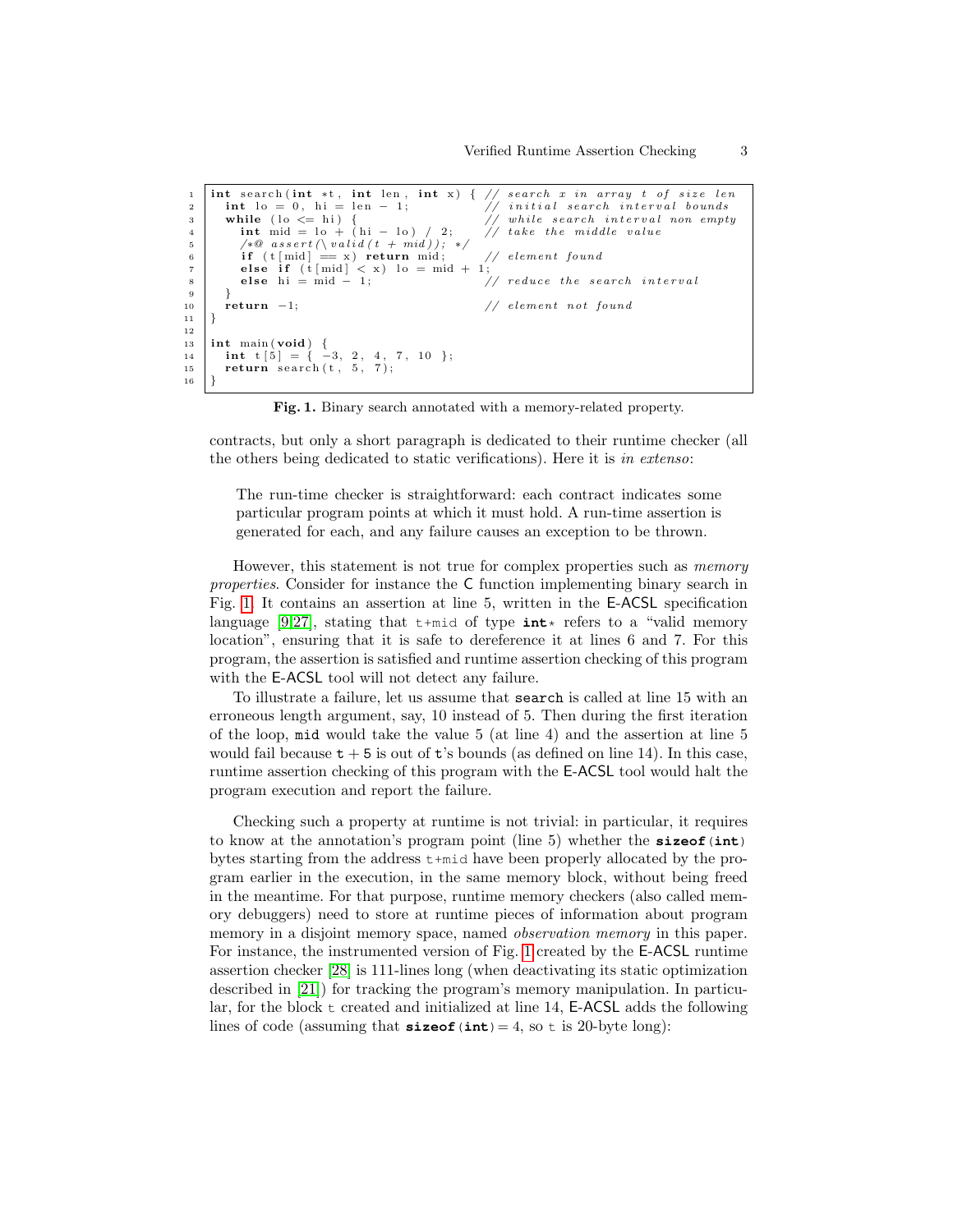

<span id="page-3-1"></span>Fig. 2. Syntax of the source language, with expressions  $e$ , logical terms  $t$ , predicates p, statements s, declarations d, types  $\tau$ , signedness sqn and size sz.

\_\_e\_acsl\_store\_block((**void** \*)(t),(size\_t)20); //record new block \_\_e\_acsl\_full\_init((**void** \*)(& t)); //mark it as initialized

Optimized implementations of such functions are also pretty complex, as explained by Vorobyov et al. [\[32\]](#page-20-0). In this work, assuming their correct implementation, we formalize the whole instrumentation performed by a RAC tool, and prove its soundness. For that purpose, we provide a model for such functions.

Moreover, RAC often has to manipulate additional variables, e.g. to evaluate annotations. We also prove that the instrumentation has no effect on the functional behavior of the input program as long as no annotation is violated. For that purpose, we add a new memory space, named instrumentation (or monitor ) memory, that helps to prove non-interference in a modular way.

## <span id="page-3-0"></span>3 The Considered Languages

We model the instrumentation operated by RAC as a program transformation from a source language with logical assertions to a destination one with program assertions and observation memory primitives. We describe both languages in this section, before defining the program transformation in the next section.

## 3.1 Source Language

Our source language is a small C-like imperative language extended with formal annotations. It focuses on memory-related constructs and properties.

Syntax. Fig. [2](#page-3-1) presents the syntax of this source language. Expressions are (integer) constants, variables and operators (e.g. arithmetic operators), as well as the distinguished reference  $(x)$  and dereference  $(*)$  operators. Variables are implicitly type-annotated, and all programs are supposed well-typed with respect to a type system that we do not detail here.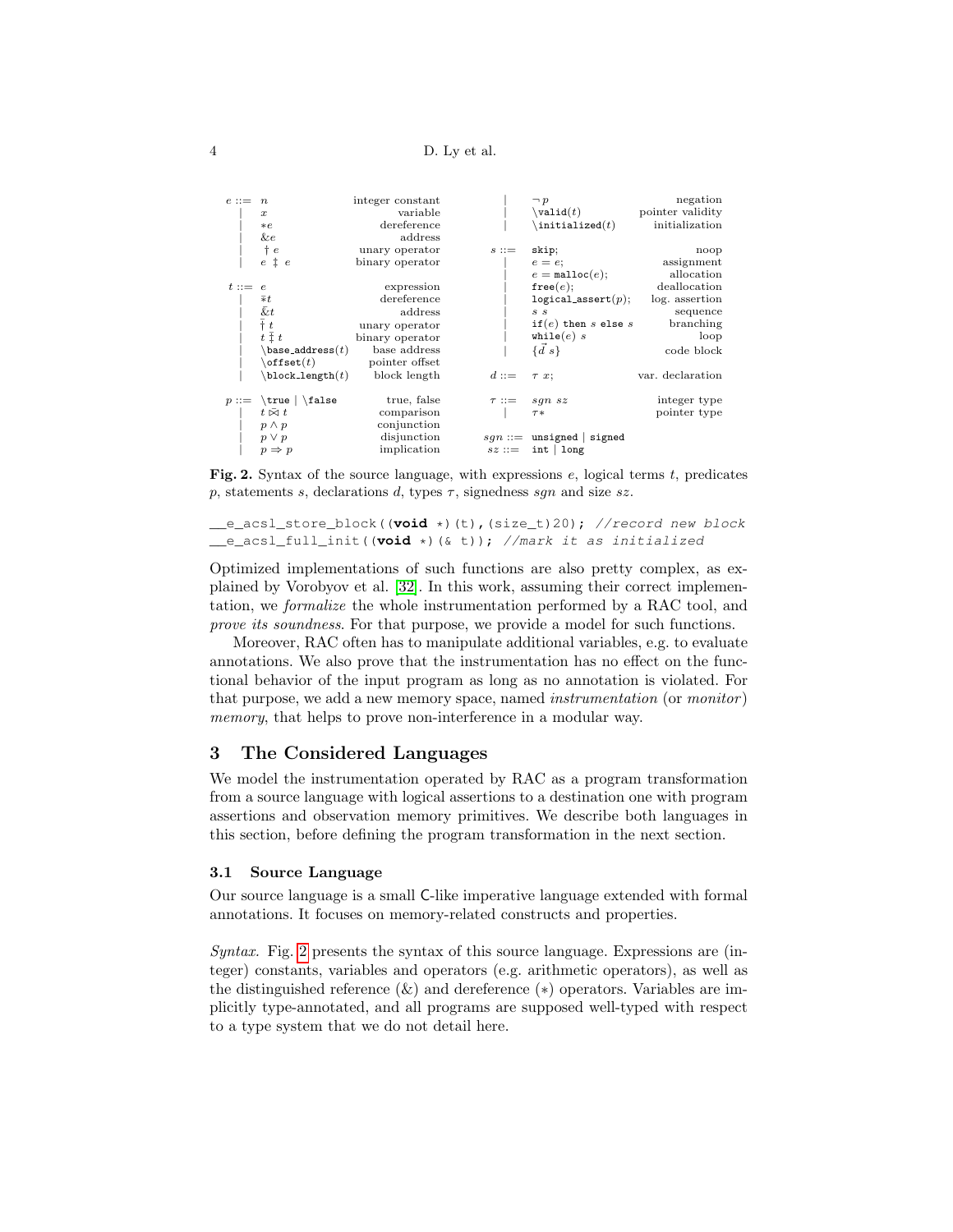Statements include assignment of a value to a memory location (variable or dereferenced pointer) and basic control flow (sequence, conditional branching, loop). Beside these, notable constructs are primitives for dynamic memory allocation and deallocation, the  $logical\_assert(p)$ ; statement (which does nothing if predicate  $p$  evaluates to true and halts the execution otherwise), and code blocks with (possibly multiple) local variable declarations (denoted  $d$ ).

Predicates form a propositional calculus (with the usual conjunction, disjunction, negation, and implication connectives), whose atoms are pointer validity, pointed value initialization, and logical term comparison. Terms are a superset of C expressions, extended with block-level memory attributes such as the length of the block containing the pointer, the base address of the pointer (i.e. the address of the first byte of its block), or the offset of the pointer with regards to the base address. To express this extension, terms have to include syntactical constructs mapping those of expressions, denoted with an overline: for instance  $\bar{*}$  denotes pointer dereferencing for terms.

Semantics Overview. We give our language a big-step operational semantics adapted from that of CompCert's Clight [\[4\]](#page-18-7). The choice of this style (rather than, say, small-step operational semantics) is motivated by its ease of use when reasoning about program transformations. Moreover, the semantics is *blocking* [\[8\]](#page-18-8): in case of an error, the evaluation cannot evolve.

The evaluation context is composed of a variable environment  $\hat{E}$  (mapping variables' names to memory block identifiers) and a memory state  $\widehat{M}$  (mapping memory locations to values, as explained below). Five inductive relations define our semantics:

- $-\hat{E}, \hat{M} \vDash_{e} e \Rightarrow v$ , evaluation of an expression e in the context of a variable environment  $\widehat{E}$  and a memory state  $\widehat{M}$ , yielding a value v;
- $-\hat{E}, \hat{M} \vDash_{\mathrm{lv}} e \Rightarrow b, \delta$ , evaluation of an expression e as a left-value, yielding a memory location  $(b, \delta)$  in a memory block b with an offset  $\delta$ ;
- $-\widehat{E}, \widehat{M} \models_t t \Rightarrow v$ , evaluation of a logical term t, similarly yielding a value v;
- $-\hat{E}, \hat{M} \vDash_{p} p \Rightarrow \mathbf{b},$  evaluation of predicate p to a Boolean truth value b;
- $-\widehat{E}, \widehat{M}_1 \vDash_{\mathbf{s}} s \Rightarrow \widehat{M}_2$ , evaluation of statement s in the context of a variable environment  $\widehat{E}$  and an initial memory state  $\widehat{M}_1$ ; the evaluation results in a final memory state  $\widehat{M}_2$ , while the environment  $\widehat{E}$  remains the same.

As later theorems and proofs in this paper involve both source and destination language constructs, and in order to visually differentiate them, we take the convention to write objects related to a source program — such as environments, memory states or values — with a hat; as of destination language constructs, they are written normally, without a hat. For instance, a variable environment  $\overline{E}$ could appear in a source program evaluation, while a memory state M would be used in a destination program evaluation. Readers should keep in mind that this is a pure convention, and this notation bears no formal meaning: in particular, E and E (for example) have the same type. The inference symbol ( $\in \mathfrak{p}$  or  $\models$ ) is also written with a hat for the source language and without it for the destination one (where its usage will be slightly different).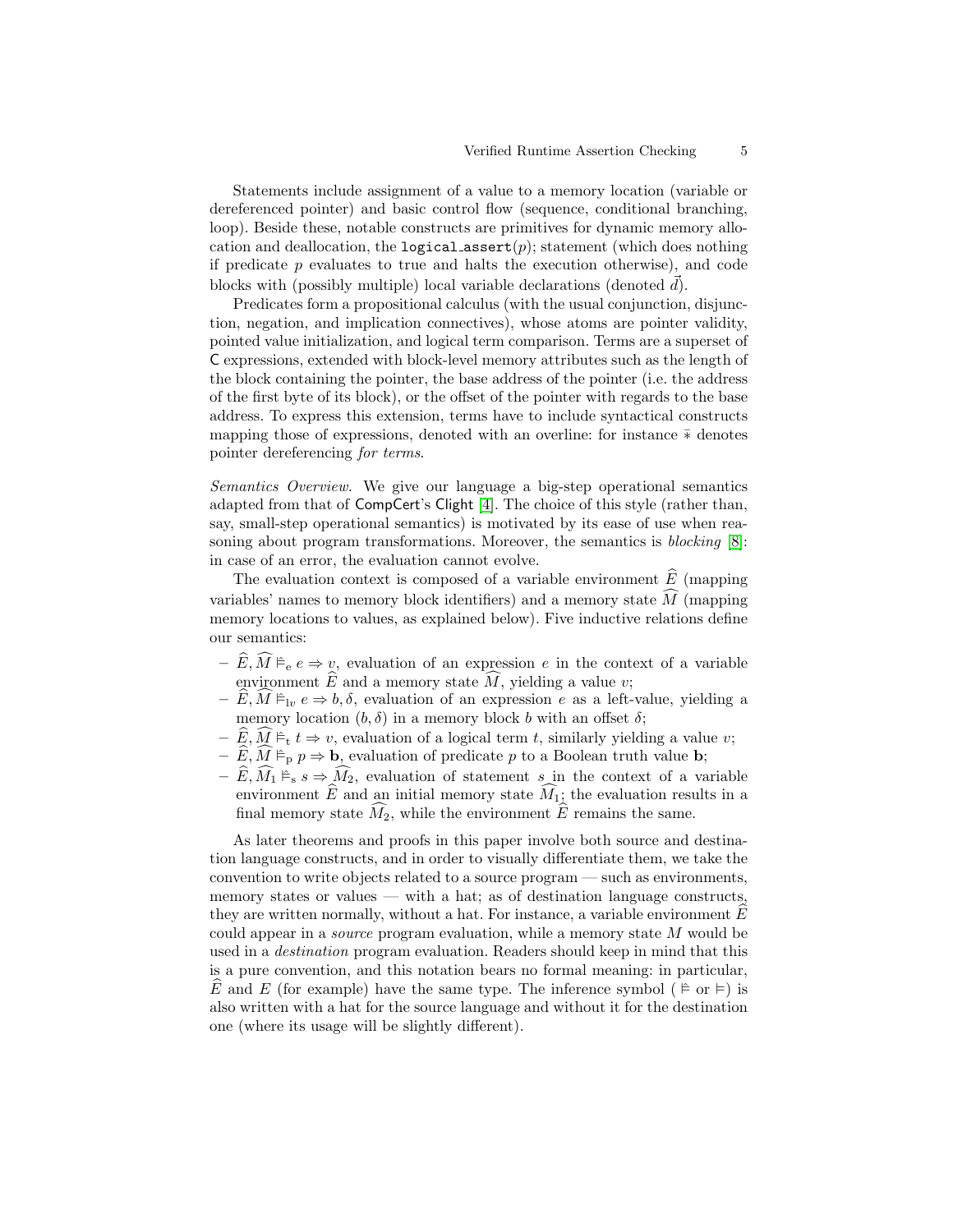#### $6$  D. Ly et al.

Memory Model. In accordance with our choice of using CompCert as an inspiration for our semantics, we reuse the (first) memory model of CompCert [\[20\]](#page-19-9), based on the notion of memory blocks. In this model, a memory location is a couple  $(b, \delta)$  where b is an abstract block identifier (or block for short), and  $\delta \in \mathbb{N}$ an offset within the associated block. Blocks have a size defined at allocation time, which determines the maximum possible offset (starting from 0) where a value may actually be stored.

Following [\[20\]](#page-19-9), the type of such a memory state is left abstract. However, it may be thought of as a map from blocks to their content, which is itself a map from offsets to values, resulting in the following type:

#### mem : block  $\rightarrow \mathbb{N} \rightarrow$  value.

This type supports four axiomatized operations, which we describe informally below using the following notations:  $M$  (or  $M$ ) denotes a memory state, b a block,  $\delta$  an offset, v a value, and  $\tau$  a type. As some memory operations may fail, their return value has an option type, meaning that such a value is either  $\varepsilon$  (no return value) or  $|v|$  (some value v).

Thus, alloc $(M, n) = (b, M')$  means that the allocation of a new block in memory state  $M$  returns its identifier  $b$ , along with the new memory state  $M'$ ; in  $M'$ , b is allocated with a size of n bytes. Data in the new block is uninitialized, i.e. the values stored in the block are Undef. length $(M, b)$  returns the byte size recorded for b.

Conversely, free $(M, b)$  deallocates a block b from M. If b was allocated in M and not previously deallocated, a new memory state  $|M'|$  is returned. Otherwise, the deallocation fails and returns  $\varepsilon$ .

store( $\tau$ , M, b,  $\delta$ , v) stores value v with type  $\tau$  at location  $(b, \delta)$  in M, returning a new memory state  $|M'|$  if it succeeds. The store fails and returns  $\varepsilon$  if the block does not exist, or if the attempt is made to store data out of b's bounds.

Finally,  $\text{load}(\tau, M, b, \delta)$  reads from M at  $(b, \delta)$  a value of type  $\tau$ , returning a value  $|v|$  upon success and  $\varepsilon$  upon failure. A failure occurs when loading from a non-existing block or from an existing block, but out of its bounds. Notice that a value  $v$  may be Undef despite being successfully loaded: for instance  $\text{load}(\tau, M, b, 0) = |\text{Under}|$  when b is a newly allocated block, containing uninitialized data, or more generally, when a value of the same type<sup>[6](#page-5-0)</sup> was not previously stored at the same offset (or was completely or partially overwritten since it was stored).

We say that accessing  $(b, \delta)$  with type  $\tau$  is valid, and we write  $M \models \tau \mathbb{Q} b, \delta$ , if data of type  $\tau$  may be safely accessed at  $(b, \delta)$  in M, that is, load $(\tau, M, b, \delta)$ would return some value  $|v|$  (possibly with  $v =$  Undef).

Memory Model Usage. Let us consider the example code from Fig. [1.](#page-2-0) We detail memory operations performed during the first iteration of the loop (lines 3 to 9), when search is called from  $\text{main}$  (line 15). At the beginning of the loop (line 3),

<span id="page-5-0"></span> $6$  For simplicity, we do not allow type conversion here and refer the reader to [\[20\]](#page-19-9) for a more general definition with type conversion.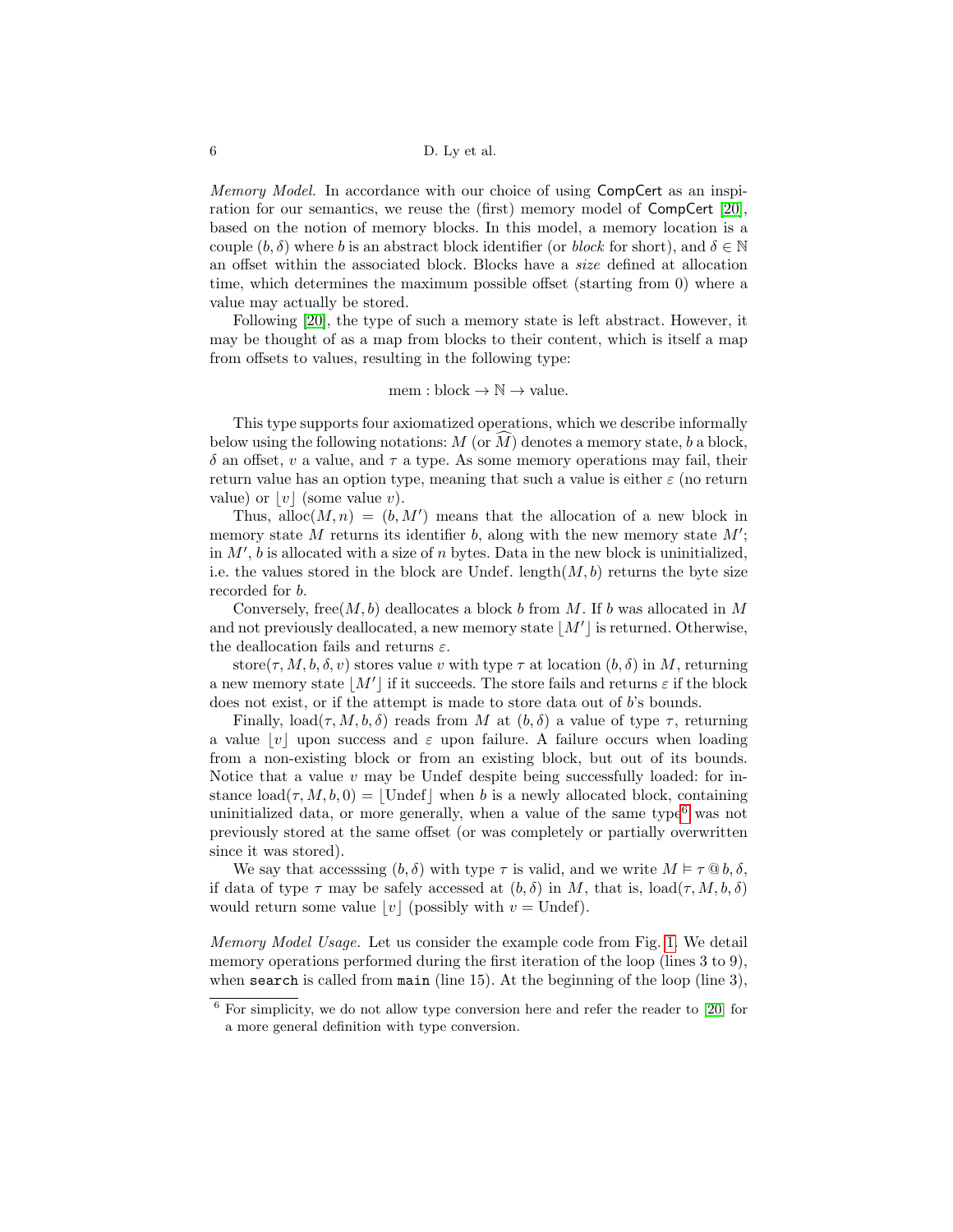| - | $E_3$ and $E_4$ :  |                        |                | $M_3$ and $M_4$ : |         |                                               |           |
|---|--------------------|------------------------|----------------|-------------------|---------|-----------------------------------------------|-----------|
|   | variable           |                        | block          |                   | block   | content                                       | byte size |
|   | t                  | $\mapsto$              | b <sub>2</sub> |                   | $b_{1}$ | $-3 2 4 7 10$                                 | 20        |
|   | len<br>$\mathbf x$ | $\mapsto$<br>$\mapsto$ | $b_3$<br>$b_4$ |                   | $b_2$   | $\mapsto$ $\left[ \text{Ptr}(b_1, 0) \right]$ | 4         |
|   | lo                 | $\mapsto$              | $b_5$          |                   | $b_3$   | $\mapsto$ 5                                   | 4         |
|   | hi                 | $\mapsto$              | $b_6$          |                   | $b_{4}$ | $\mapsto$  7                                  | 4         |
|   | mid                | $\mapsto$              | b <sub>7</sub> |                   | $b_5$   | $\mapsto$  0                                  | 4         |
|   |                    |                        |                |                   | $b_6$   | $\overline{4}$<br>$\mapsto$                   | 4         |
|   |                    |                        |                |                   | $b_7$   | 2                                             | 4         |

<span id="page-6-0"></span>**Fig. 3.** Environment  $\widehat{E_3}$  and memory state  $\widehat{M_3}$  (above the single line) show the context at line 3 at the start of the binary search (cf. Fig. [1\)](#page-2-0). Environment  $\widehat{E_4}$  and memory state  $\widehat{M}_4$  show the context after line 4 and contain in addition the elements below the single line. The Int constructor is omitted around integer values in the content column.

the program has variable environment  $\widehat{E_3}$  and memory state  $\widehat{M_3}$ , represented in Fig. [3.](#page-6-0) Let us illustrate that after line 4, the program has variable environment  $E_4$  and memory state  $M_4$ , having both an additional line as shown in Fig. [3.](#page-6-0)

Line 4 contains a declaration of mid followed by an assignment: let us denote by  $E_3'$  and  $M_3'$  the variable environment and memory state between them. The loop body introduces a local variable mid, which requires an allocation: alloc( $\widehat{M}_3$ , sizeof(int)) =  $(b_7, M_3)$ , where  $M_3$  is equal to  $\widehat{M}_4$  except that, as no data has yet been stored to  $b_7$  in this state,  $M_3'$  contains Undef at each offset  $\delta \in [0; 4]$ . Variable mid is also added into the variable environment  $E'_3$  accordingly (as shown on the last line of  $E_3 = \overline{E_4}$ , cf. Fig. [3\)](#page-6-0).

Then,  $\log \frac{h}{h}$  (hi – lo)/2 is evaluated (line 4). This requires reading lo's value: load(int,  $\hat{M}_3^j$ ,  $b_5$ , 0) = [Int(0)]. hi's value is read similarly.

After evaluation of the right-hand side expression, its result is written to mid: store(int,  $\hat{M}_3$ ,  $b_7$ , 0, Int(2)) =  $\hat{M}_4$ . The resulting memory state  $\hat{M}_4$  is shown in Fig. [3,](#page-6-0) where the Int constructor is omitted for short.

Thereafter, in this first loop iteration, the condition on line 6 (i.e.,  $t[2] = 5$ ) is false, and that on line  $7(t/2) < 5$  is true, so the then branch on line 7 is executed. Similar load and store operations occur at lines 6 and 7, bringing the memory into some state  $M_7$ , equal to  $M_4$  except for the line for  $b_5$  where 0 is replaced by 3, the new value of lo. Finally, as the control flow reaches the end of this loop iteration, mid is deallocated: free( $M_7$ ,  $b_7$ ) =  $[M_9]$ , where  $M_9$  is equal to  $\widehat{M}_3$  except for the line for  $b_5$  where 0 is replaced by 3. The variable environment at the end of the block is equal to that before the block, i.e.  $E_9 = E_3$ : local variable mid is removed.

Semantics Inference Rules. The relations expressing the semantics of our source language are defined by a set of inference rules. Expressions (see Figure [4\)](#page-7-0) eval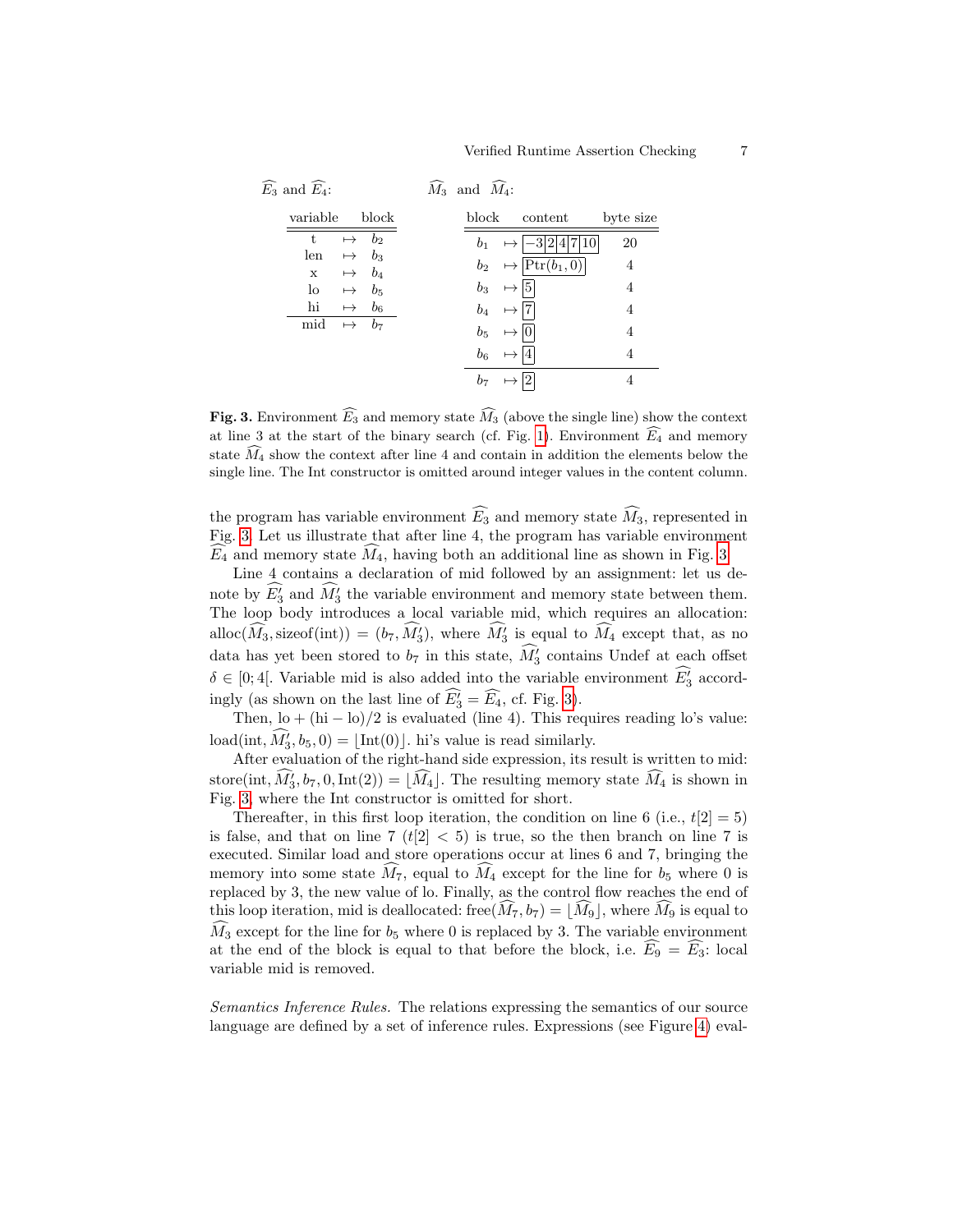8 D. Ly et al.

$$
\begin{array}{ccc}\n\text{E\_INT:} & \text{E\_VAR:} & \text{E\_DEREF:} \\
\hline\n\widehat{E}, \widehat{M} \vDash_{e} n \Rightarrow \text{Int}(n) & \widehat{E}, \widehat{M} \vDash_{l} v x \Rightarrow b, 0 & \widehat{E}, \widehat{M} \vDash_{l} v e \Rightarrow \text{Ptr}(b, \delta) \\
& \text{E\_LVAL:} & \widehat{E}, \widehat{M} \vDash_{l} v e \Rightarrow b, \delta & \text{typeof}(e) = \tau \\
& \widehat{E}, \widehat{M} \vDash_{l} v e \Rightarrow b, \delta & \text{loop}(e) = \tau \\
& \widehat{E}, \widehat{M} \vDash_{l} v e \Rightarrow b, \delta & \text{loop}(e) = \tau \\
& \widehat{E}, \widehat{M} \vDash_{e} \& e \Rightarrow \text{Ptr}(b, \delta) & \widehat{E}, \widehat{M} \vDash_{e} e \Rightarrow v\n\end{array}
$$

<span id="page-7-0"></span>Fig. 4. Semantics of expressions.

uate either to a value, or, as left-values, to a memory location. A value is either an integer, a pointer to a memory location (that is, in our memory model, a block and an offset), or an undefined value:  $v ::= \text{Int}(n) | \text{Ptr}(b, \delta) | \text{Under.}$ 

Figure [5](#page-8-0) defines the semantics of statements. Rule E\_ASSIGN is an example of use of the memory model: the right-hand side of the assignment is evaluated to a value v, while the left-hand side is evaluated to a memory location  $(b, \delta)$ . A store() operation is then performed to write v into  $\widehat{M}_1$  at location  $(b, \delta)$ , and must lead to a final memory state  $\widehat{M}_2$  (recall our semantics is blocking). Selected rules defining the semantics of predicates and terms are given in Figure [6.](#page-9-1) The reader can see how these rules are applied following the steps in the Memory Model Usage example above, illustrated on Figure [3.](#page-6-0)

## <span id="page-7-1"></span>3.2 Destination Language

The destination language is quite close to the source language: it has the same expressions, and mostly the same statements (see Figure [7\)](#page-9-2). The first difference is the absence of assertions over logical predicates, therefore removing the need for terms and predicates. These are substituted with a weaker, program assertion over expressions, similar to the C assert macro. The other difference is the addition of a set of primitives to interact with an additional observation memory. In order to give these primitives a semantics, we extend the evaluation relation with the state of the observation memory (denoted  $\overline{M}$ ). Consequently, evaluation relations for the destination language take the following shapes:

- $-E, M \vDash_{e} e \Rightarrow v$ , evaluation of an expression (unchanged);
- E, M  $\vDash$ <sub>1*v*</sub> e  $\Rightarrow$  b, δ, evaluation of an expression as a left-value (unchanged);
- $E, M_1, \overline{M_1} \vDash_{\mathbf{s}} s \Rightarrow M_2, \overline{M_2}$ , evaluation of a statement; in addition to the final execution memory  $M_2$ , it also returns a final observation memory  $\overline{M_2}$ .

In the same way as the execution memory model is a prerequisite to the definition of the source language semantics, the observation memory must be defined prior to the semantics of the above primitives. The observation memory is basically a data structure for the runtime monitor to store metadata about the (execution) memory of the program under monitoring. As for the execution memory model, we define it with an abstract type, a set of functions over this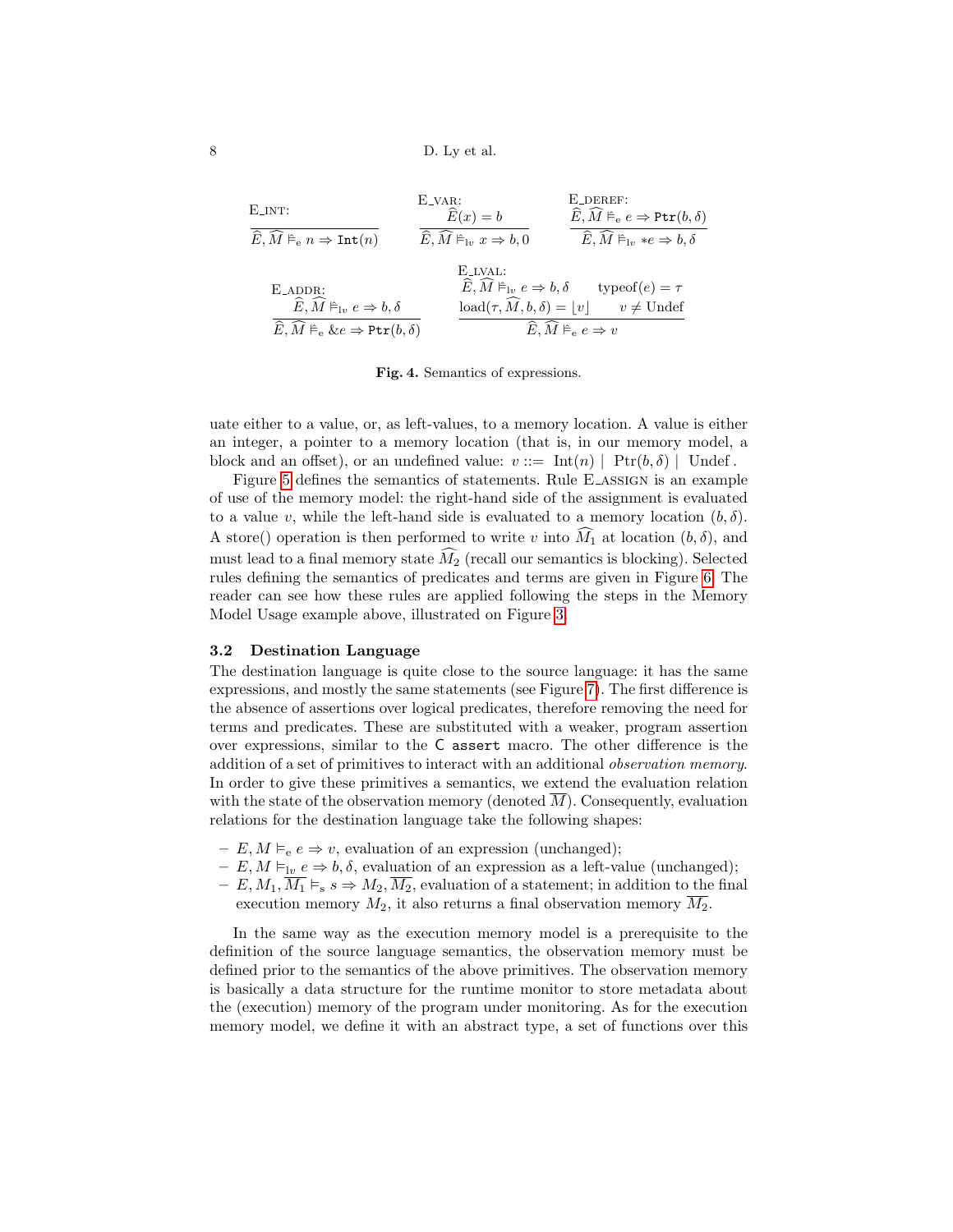|                                                                                                   | E_MALLOC:                                                                                                                               |
|---------------------------------------------------------------------------------------------------|-----------------------------------------------------------------------------------------------------------------------------------------|
| E_ASSIGN:                                                                                         | $\widehat{E}, \widehat{M}_1 \models_e e_2 \Rightarrow \text{Int}(n)$                                                                    |
| $\widehat{E}, \widehat{M}_1 \vDash_{\mathrm{e}} e_2 \Rightarrow v$                                | alloc $(\widehat{M}_1, n) = (b', \widehat{M}_2)$                                                                                        |
| $\widehat{E}, \widehat{M}_1 \vDash_{\mathrm{lv}} e_1 \Rightarrow b, \delta$ typeof $(e_2) = \tau$ | $\widehat{E}, \widehat{M}_1 \vDash_{\text{lv}} e_1 \Rightarrow b, \delta \quad \text{typeof}(e_1) = \tau *$                             |
| store $(\tau, \widehat{M}_1, b, \delta, v) =  \widehat{M}_2 $                                     | store $(\tau*, \widehat{M}_2, b, \delta, \text{Ptr}(b', 0)) =  \widehat{M}_3 $                                                          |
| $\widehat{E}, \widehat{M}_1 \vDash_{\text{s}} e_1 = e_2; \Rightarrow \widehat{M}_2$               | $\widehat{E},\widehat{M_1}\stackrel{\rightharpoonup}{\vphantom{I}}_{\mathbf{s}} e_1 = \mathtt{mallloc}(e_2); \Rightarrow \widehat{M_3}$ |

E free:  $\widehat{E}, \widehat{M}_1 \models_e e \Rightarrow \text{Ptr}(b, 0)$  $free(M_1, b) = \lfloor M_2 \rfloor$  $\widehat{E},\widehat{M_1}\vDash_{\mathrm{s}}\mathtt{free}(e); \Rightarrow \widehat{M_2}$ E<sub>LOGICAL</sub>ASSERT:  $\widehat{E}, \widehat{M} \vDash_{\mathrm{p}} p \Rightarrow \text{true}$  $\widehat{E},\widehat{M}\vDash_{\text{\rm s}} \text{\rm logical\_assert}(p); \Rightarrow \widehat{M}$ E\_SEQ:  $\widehat{E}, \widehat{M_1} \models_{\mathrm{s}} s_1 \Rightarrow \widehat{M_2}$  $\widehat{E}, \widehat{M}_2 \vDash_{\mathrm{s}} s_2 \Rightarrow \widehat{M}_3$  $\widehat{E}, \widehat{M}_1 \vDash_{\mathrm{s}} s_1 s_2 \Rightarrow \widehat{M}_3$ E\_IF\_FALSE:  $\widehat{E}, \widehat{M}_1 \models_e e \Rightarrow \text{Int}(0)$  $\widehat{E}, \widehat{M_1} \models_{\mathrm{s}} s_2 \Rightarrow \widehat{M_2}$  $\widehat{E}, \widehat{M}_1 \vDash_{\mathrm{s}} \texttt{if} (e) \texttt{ then } s_1 \texttt{ else } s_2 \Rightarrow \widehat{M}_2$ E\_IF\_TRUE:  $\widehat{E}, \widehat{M_1} \overset{\scriptscriptstyle \varphi}{\underset{\scriptscriptstyle \curvearrowleft}{\right}} e \Rightarrow \text{Int}(n)$  $n \neq 0$   $\widehat{E}, \widehat{M}_1 \vDash_{\text{s}} s_1 \Rightarrow \widehat{M}_2$  $\overline{\widehat{E},\widehat{M}_1}\stackrel{\leftharpoonup}{\leftrightharpoons}$  if  $(e)$  then  $s_1$  else  $s_2 \Rightarrow \widehat{M}_2$ E\_WHILE\_FALSE  $E$ \_WHILE\_TRUE:  $\mathcal{L}$  and  $\mathcal{L}$  intervals of  $\mathcal{L}$ 

$$
\widehat{E}, \widehat{M} \vDash_{e} e \Rightarrow Int(0) \qquad \widehat{E}, \widehat{M_{1}} \vDash_{s} e \Rightarrow \widehat{M_{2}} \qquad \widehat{E}, \widehat{M_{2}} \vDash_{s} \text{while } (e) s \Rightarrow \widehat{M_{3}} \n\widehat{E}, \widehat{M} \vDash_{s} \text{while } (e) s \Rightarrow \widehat{M} \qquad \widehat{E}, \widehat{M_{1}} \vDash_{s} \text{while } (e) s \Rightarrow \widehat{M_{3}}
$$

E\_BLOCK:

$$
\widehat{E_2}, \widehat{M_2} = \text{alloc\_vars}(\vec{d}, \widehat{E_1}, \widehat{M_1}) \quad \widehat{E_2}, \widehat{M_2} \xrightarrow{\varphi} s \Rightarrow \widehat{M_3} \quad \widehat{M_4} = \text{dealloc\_vars}(\vec{d}, \widehat{E_2}, \widehat{M_3})
$$
  

$$
\widehat{E_1}, \widehat{M_1} \xrightarrow{\varphi} \{\vec{d} \ s\} \Rightarrow \widehat{M_4}
$$
  
**Fig. 5.** Semantics of the source language statements, where alloc-vars() allocates mem-

<span id="page-8-0"></span>ory for the list of local variable declarations  $d'$  using the alloc() operation, and adds the corresponding bindings into the environment. dealloc vars() is the converse function.

type, and an axiomatization of these functions. Four of them are the observation counterparts of the execution memory operations. store block $(\overline{M}, b, n)$  records block b as being allocated with byte size  $n$ , returning an updated observation memory state. delete block $(M, b)$  marks b as deallocated and returns an updated observation memory. initialize( $\tau$ ,  $\overline{M}$ ,  $b$ ,  $\delta$ ) marks the data with type  $\tau$  at location  $(b, \delta)$  as initialized and returns an updated observation memory. Conversely, is initialized $(\tau, \overline{M}, b, \delta)$  returns 1 if location  $(b, \delta)$  with type  $\tau$  is marked as initialized in M, and 0 otherwise. Two other functions provide information about *metadata* stored in the memory state: is valid $(\tau, \overline{M}, b, \delta)$  returns 1 if accessing data with type  $\tau$  at location  $(b, \delta)$  is legal, and 0 otherwise, while length $(M, b)$  returns the size that was recorded for b with store block(). Vorobyov et al. explain how all these operations can be implemented [\[32\]](#page-20-0).

Figure [8](#page-10-0) presents the semantics of the destination language's additional statements, and their relation with the observation memory operations. Evaluation rules for the statements already present in the source language are omitted, as they are similar and only adapted to include observation memory states, which remain unchanged in these evaluation rules.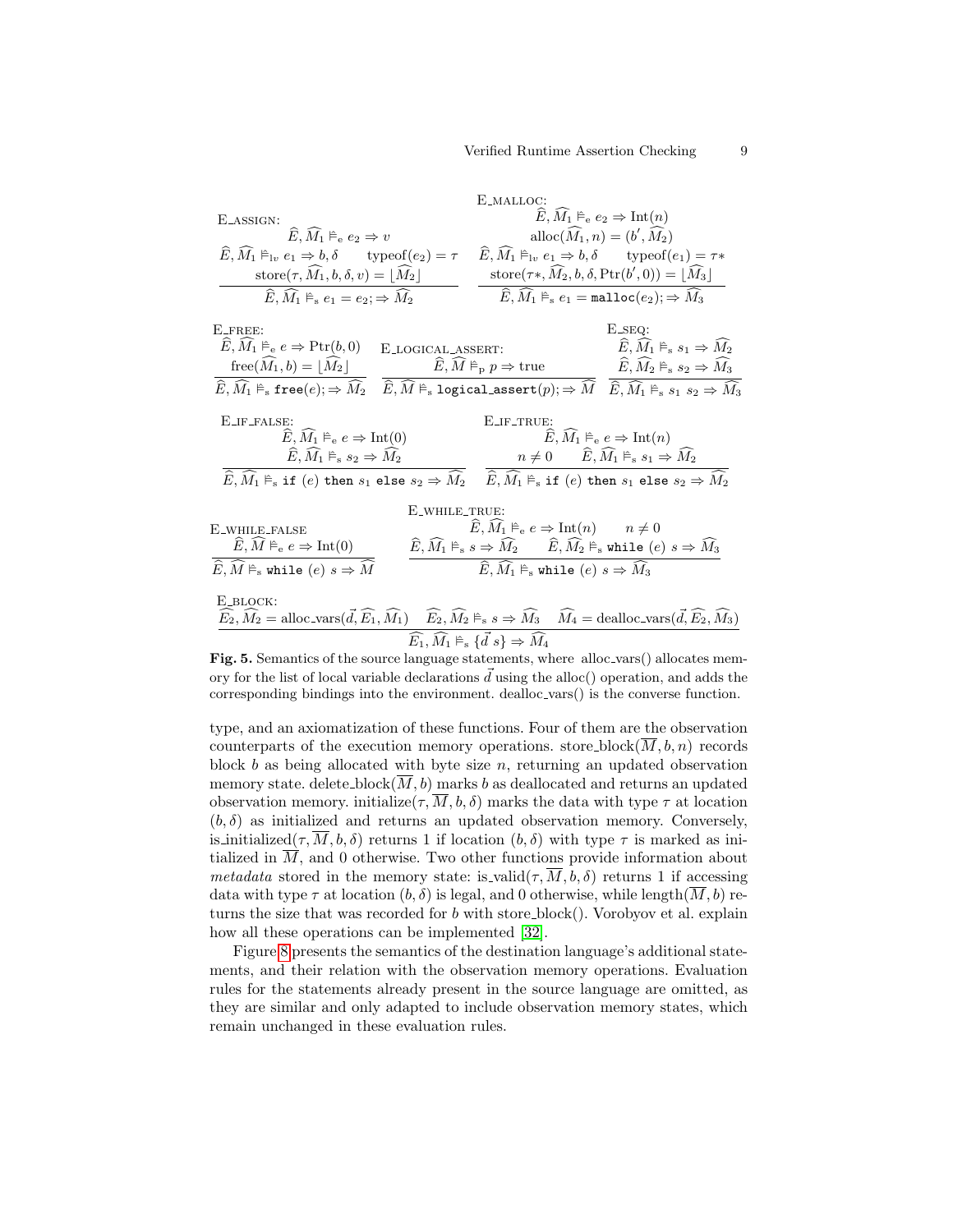| $E_{OR1}$ :                                                                                               | $E_{OR2}$ :                                                                                                                                              |
|-----------------------------------------------------------------------------------------------------------|----------------------------------------------------------------------------------------------------------------------------------------------------------|
| $\widehat{E}, \widehat{M} \models_{\text{p}} p_1 \Rightarrow \text{true}$                                 | $\widehat{E}, \widehat{M} \models_{\text{p}} p_1 \Rightarrow \text{false} \qquad \widehat{E}, \widehat{M} \models_{\text{p}} p_2 \Rightarrow \mathbf{b}$ |
| $\overline{\widehat{E}}$ , $\widehat{M}$ $\vDash_{\text{p}} p_1 \vee p_2 \Rightarrow$ true                | $\widehat{E}, \widehat{M} \models_{\text{D}} p_1 \vee p_2 \Rightarrow \mathbf{b}$                                                                        |
| E_INIT_TRUE:                                                                                              | E_INIT_FALSE:                                                                                                                                            |
| $\widehat{E}, \widehat{M} \models_t t \Rightarrow \text{Ptr}(b, \delta) \qquad \text{typeof}(t) = \tau^*$ | $\widehat{E}, \widehat{M} \models_t t \Rightarrow \text{Ptr}(b, \delta) \qquad \text{typeof}(t) = \tau *$                                                |
| $\text{load}(\tau, M, b, \delta) =  v $ $v \neq \text{Under}$                                             | $load(\tau, M, b, \delta) =  Under $                                                                                                                     |
| $\widehat{E}, \widehat{M} \models_{\mathbf{p}} \text{initialized}(t) \Rightarrow \text{true}$             | $\widehat{E}, \widehat{M} \models_{\mathbf{p}} \text{initialized}(t) \Rightarrow \text{false}$                                                           |
| E_VALID_TRUE:                                                                                             | E_VALID_FALSE:                                                                                                                                           |
| $\widehat{E}, \widehat{M} \models_t t \Rightarrow \text{Ptr}(b, \delta)$                                  | $\widehat{E}, \widehat{M} \models_t t \Rightarrow \text{Ptr}(b, \delta)$                                                                                 |
| type of $(t) = \tau * \qquad \tilde{M} \models \tau \otimes b, \delta$                                    | typeof(t) = $\tau$ $\overline{M}$ $\nvdash \tau \otimes b, \delta$                                                                                       |
| $\widehat{E}, \widehat{M} \models_{\mathbf{p}} \text{valid}(t) \Rightarrow \text{true}$                   | $\widehat{E}, \widehat{M} \models_{\mathbf{n}} \text{value}(t) \Rightarrow \text{false}$                                                                 |
| E_BASE_ADDR:                                                                                              | $E_{-OFS}$ :                                                                                                                                             |
| $\widehat{E}, \widehat{M} \models_t t \Rightarrow \text{Ptr}(b, \delta)$                                  | $\widehat{E}, \widehat{M} \models_t t \Rightarrow \text{Ptr}(b, \delta)$                                                                                 |
| $\widehat{E}, \widehat{M} \models_t \backslash \text{base\_address}(t) \Rightarrow \text{Ptr}(b, 0)$      | $\overline{\widehat{E},\widehat{M}}\,\mathbb{\hat{E}}_t\setminus \mathrm{offset}(t)\Rightarrow \mathrm{Int}(\delta)$                                     |
| E_BLOCK_LENGTH:                                                                                           | $E$ _EXPR:                                                                                                                                               |
| $\widehat{E}, \widehat{M} \models_t t \Rightarrow \text{Ptr}(b, \delta)$ length $(\widehat{M}, b) =  n $  | $\widehat{E}, \widehat{M} \models_e e \Rightarrow v$                                                                                                     |
| $\widehat{E}, \widehat{M} \models_t \verb \block_length (t) \Rightarrow Int(n)$                           | $\widehat{E}, \widehat{M} \models_t e \Rightarrow v$                                                                                                     |

<span id="page-9-1"></span>Fig. 6. Semantics of predicates and terms.

| $s ::= \dots$ |                       | source lang. stmts                                           | $ e =$ is_initialized $(e)$ ; | is $(*e)$ initialized    |
|---------------|-----------------------|--------------------------------------------------------------|-------------------------------|--------------------------|
|               |                       | $\frac{1}{\text{logical\_assert}(p)}$ ; no assert over pred. | initialize $(e)$ ;            | $mark *e$ as initialized |
|               | $\texttt{assert}(e);$ | assert. over exp.                                            | $e = base\_address(e);$       | e's block base address   |
|               | $store\_block(e, e);$ | record new block                                             | $\vert$ e = offset $(e)$ ;    | get pointer offset       |
|               | $delete\_block(e);$   | remove recrorded bl.                                         | $e = block_length(e);$        | $e$ 's block length      |
|               | $e = is\_valid(e);$   | is e valid                                                   |                               |                          |

<span id="page-9-2"></span>Fig. 7. Additional statements of the destination language.

## <span id="page-9-0"></span>4 Program Transformation

We now turn to the implementation of a runtime monitor by program transformation. This transformation has two purposes: first, translating logical predicates (and terms) into chunks of executable code evaluating them; and second, inserting statements into the original code, in order to track the state of the execution memory; that is, updating the observation memory whenever a memory related operation occurs.

The general idea underlying this transformation is the following: atomic predicates and terms are translated into dedicated primitives of the target language, while composite ones (logical connectors, comparison operators...) are encoded with non-logical constructs of the source language. The translation of each term and predicate introduces a specific variable res that stores its results for later use by subsequent computations.

Formally, we express the transformation as a set of three recursive functions over statements (denoted  $[\![\cdot]\!]_s$ ), predicates  $([\![\cdot]\!]_p)$  and terms  $([\![\cdot]\!]_t)$ . Notice that indices  $s, p, t$  are here part of notation (and not a reference to a specific statement s, predicate p or term t). These functions have the following types:  $\llbracket \cdot \rrbracket_s$ : statement  $\rightarrow$  statement;  $[\![\cdot]\!]_p$ : predicate  $\rightarrow$  {code : statement; res : variable};<br> $[\![\cdot]\!]$  : term  $\rightarrow$  (code : statement; res : variable). While  $[\![\cdot]\!]$  is a straightforward  $\llbracket \cdot \rrbracket_t$ : term  $\rightarrow$  {code : statement; res : variable}. While  $\llbracket \cdot \rrbracket_s$  is a straightforward translation from statement to statement, the other two translation functions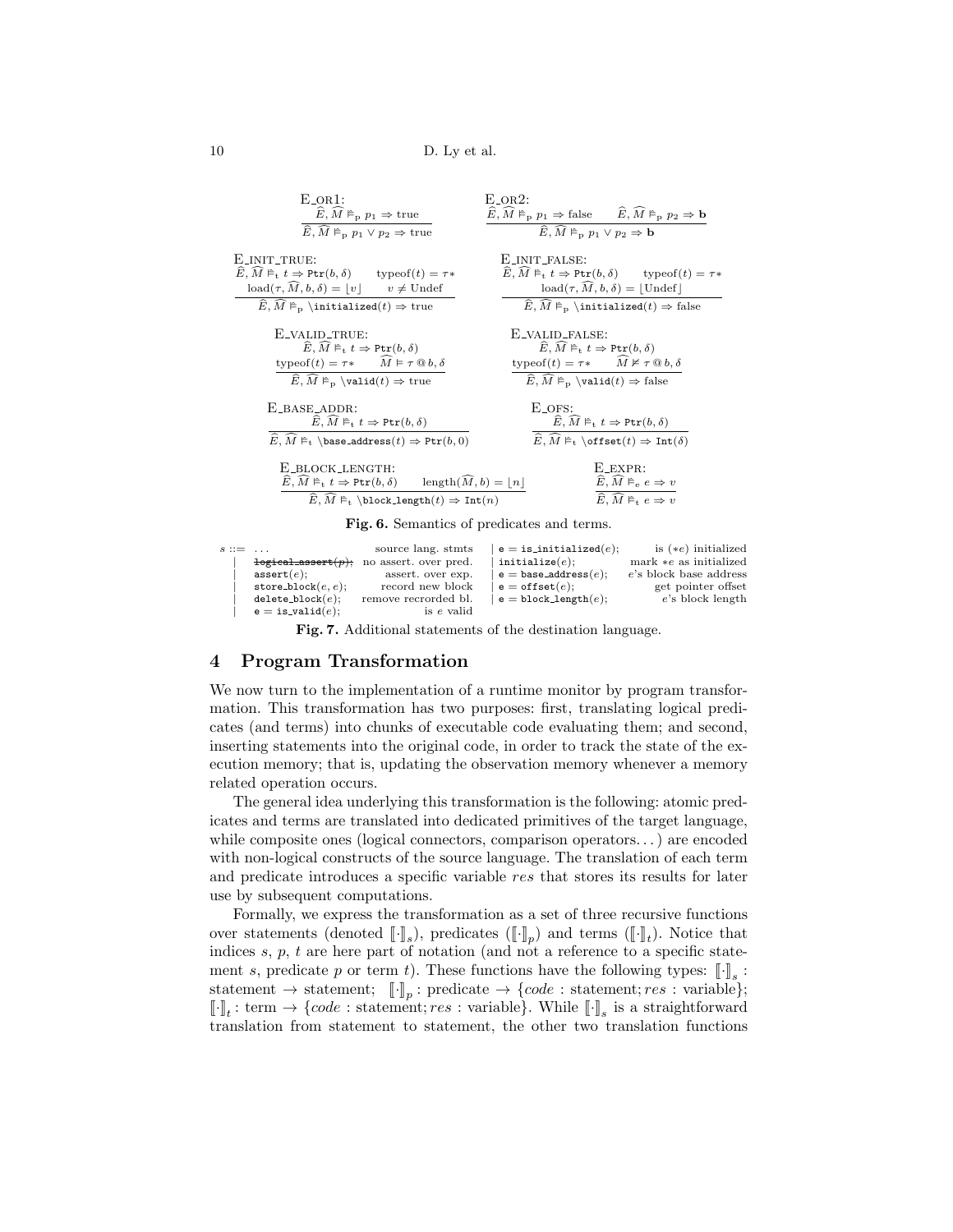E\_STOREBLOCK:  $E, M_1 \vDash_e p \Rightarrow \text{Ptr}(b, 0)$   $E, M_1 \vDash_e e \Rightarrow n$ store\_block $(\overline{M_1}, b, n) = \lfloor \overline{M_2} \rfloor$  $E, M_1, \overline{M_1} \vDash_{\mathbf{s}} \textsf{store\_block}(p, e); \Rightarrow M_1, \overline{M_2}$ E deleteblock:  $E, M_1 \vDash_e p \Rightarrow \text{Ptr}(b, 0)$ delete\_block $(\overline{M_1}, b) = \lfloor \overline{M_2} \rfloor$  $E, M_1, \overline{M_1} \models_s$  delete\_block $(p); \Rightarrow M_1, \overline{M_2}$ E isvalid:  $E, M_1 \vDash_{1v} e_1 \Rightarrow b_1, \delta_1$   $E, M_1 \vDash_{e} e_2 \Rightarrow \text{Ptr}(b_2, \delta_2)$  typeof( $e_2$ ) =  $\tau *$ is valid $(\tau, \overline{M_1}, b_2, \delta_2) = n$  store(int,  $M_1, b_1, \delta_1, n) = \lfloor M_2 \rfloor$  $E, M_1, \overline{M_1} \vDash_{\mathbf{s}} e_1 = \mathtt{is\_valid}(e_2); \Rightarrow M_2, \overline{M_1}$ E isinitialized:  $E, M_1 \vDash_{1v} e_1 \Rightarrow b_1, \delta_1 \qquad E, M_1 \vDash_{e} e_2 \Rightarrow \text{Ptr}(b_2, \delta_2) \qquad \text{typeof}(e_2) = \tau *$ is initialized $(\tau, M_1, b_2, \delta_2) = n$  store(int,  $M_1, b_1, \delta_1, n) = \lfloor M_2 \rfloor$  $E, M_1, \overline{M_1} \vDash_{\mathbb{s}} e_1 = \texttt{is}.\texttt{initialized}(e_2); \Rightarrow M_2, \overline{M_1}$ E initialize: typeof $(e) = \tau *$  $E, M_1 \vDash_e e \Rightarrow \text{Ptr}(b, \delta)$ initialize $(\tau, \overline{M_1}, b, \delta) = \lfloor \overline{M_2} \rfloor$  $E, M_1, \overline{M_1} \vDash_{\mathbb{s}}$  initialize $(e); \Rightarrow M_1, \overline{M_2}$ E\_BASEADDR:  $E, M_1 \vDash_{1v} e_1 \Rightarrow b_1, \delta_1$ E,  $M_1 \vDash_{e} e_2 \Rightarrow \text{Ptr}(\overline{b}_2, \overline{\delta}_2)$  typeof $(e_1) = \tau *$ <br>store $(\tau *, M_1, b_1, \delta_1, \text{Ptr}(b_2, 0)) = \lfloor M_2 \rfloor$  $\overline{E,M_1,\overline{M_1}}\vDash_{\text{\rm s}} \overline{e_1}=\text{\rm base\_address}(e_2); \Rightarrow M_2,\overline{M_1}$ E\_BLOCKLENGTH:  $E, M_1 \vDash_{1v} e_1 \Rightarrow b_1, \delta_1$ <br> $E, M_1 \vDash_{e} e_2 \Rightarrow \text{Ptr}(b_2, \delta_2)$  $\operatorname{length}(M_1, b_2) = \lfloor n \rfloor$ store(int,  $M_1, b_1, \delta_1, n$ ) =  $\lfloor M_2 \rfloor$  $E, M_1, \overline{M_1} \vDash_{\mathbf{s}} e_1 = \mathtt{block\_length}(e_2); \Rightarrow M_2, \overline{M_1}$ E\_OFFSET:  $E, M_1 \vDash_0 e_1 \Rightarrow b_1, \delta_1$ <br>  $E, M_1 \vDash_e e_2 \Rightarrow \text{Ptr}(b_2, \delta_2)$ <br>
store(int,  $M_1, b_1, \delta_1, \delta_2$ ) =  $\lfloor M_2 \rfloor$  $E, M_1, \overline{M_1} \vDash_{\mathbf{s}} e_1 = \textup{offset}(e_2); \Rightarrow M_2, \overline{M_1}$ Fig. 8. Semantics of destination-specific statements.

<span id="page-10-0"></span>return records; their fields are a statement (the code field of the record type) performing computation of the translated term or predicate, and distinguished variable res to store the result of the computation.

#### 4.1 Statement Translation

The statement translation (see Figure [9\)](#page-11-0) is the top-level transformation function. It simply follows the structure of the source program, only adding observation memory manipulation primitives where execution memory operations occur. Therefore, besides logical assertions, the only statements actually transformed are assignements, memory allocation, deallocation, and code blocks (to account for automatic allocation and deallocation of local variables).

When translating a logical assertion over a predicate  $p$ , a block of code is generated, ending with a C-like assertion over a local variable,  $[\![p]\!]_p$ , res, that will receive the result of me translation. Its deeleration is concreted from its will receive the result of  $p$ 's translation. Its declaration is generated from its name (and, implicitly, type) using a dedicated function mkdecl. As for the code,  $[\![p]\!]_p$  *code*, it is inserted just before the final assertion. The execution of such a<br>block therefore follows these stops: first, the control opters the block and  $[\![p]\!]_p$  asset block therefore follows these steps: first, the control enters the block and  $[\![p]\!]_p$  res is allocated; then  $[\![p]\!]_p$  *code* executes, computing p's truth value and writing the result  $(0 \text{ or } 1)$  into  $[\![p]\!]_p$  results the assortion is evaluated belting the the result (0 or 1) into  $[\![p]\!]_p$  res; finally, the assertion is evaluated, halting the program if  $[\![p]\!]_p$  resigns zero (meaning that n is false in the source program), and program if  $[\![p]\!]_p$  res is zero (meaning that p is false in the source program), and<br>resuming otherwise in the letter asso, the sourcel exits the block and  $[\![p]\!]_n$  asso resuming otherwise; in the latter case, the control exits the block and  $[\![p]\!]_p$  res is automatically deallocated, returning the memory to its previous state.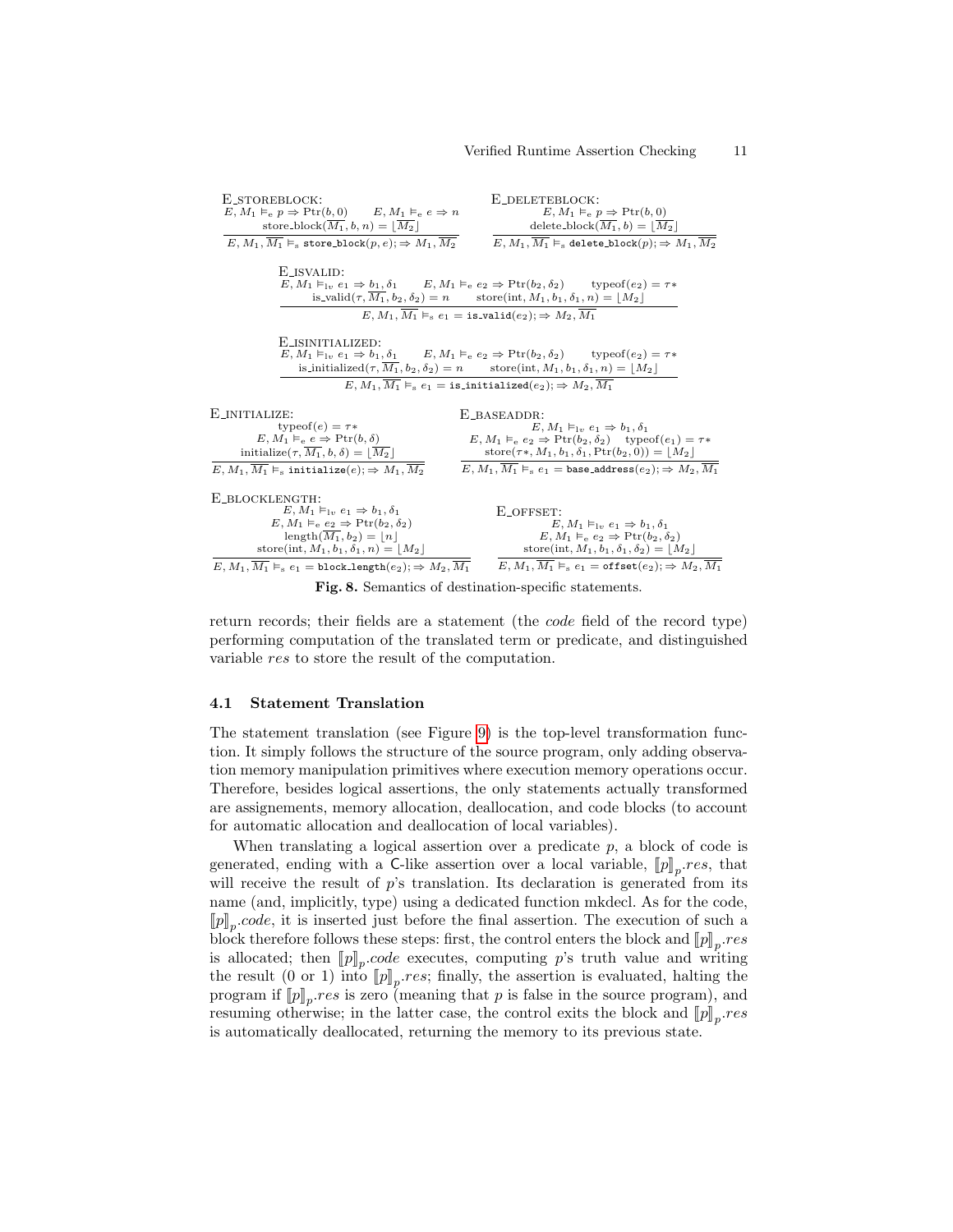```
[\![skip]skip;]\!]_s = skip;
\llbracket p = \texttt{malloc}(e); \rrbracket_s =p = \texttt{malloc}(e);store_block(p, e);
        initialize(\& p);[\![ \texttt{free}(p) ; ]\!]_s = \texttt{free}(p);delete\_block(p);[l = e; ]_s = l = e;initialize(\&li);
\llbracketlogical_assert(p); \rrbracket_s = \{\text{mkdecl}(\llbracket p \rrbracket_p,res)[\![p]\!]_pcolor{black}.code;\texttt{assert}(\llbracket p \rrbracket_p,res); \; \}\llbracket s_1 \ s_2 \rrbracket_s = \llbracket s_1 \rrbracket_s \ \llbracket s_2 \rrbracket_s\left[\!\left[\begin{smallmatrix}\mathbf{if}\end{smallmatrix}\right.\left(e\right)\right. then s_1 else s_2\right]_s =if (e) then [[s_1]]_s else [[s_2]]_s\llbracket \texttt{while}(e) \ s \rrbracket_s = \texttt{while}(e) \ \llbracket s \rrbracket_s[\![ {\{\tau_1 \ x_1}; \ldots {\tau_n \ x_n}; \ s} ]\!]_s = {\{}\tau_1 x_1; \ldots \tau_n x_n;store_block(\&x_1, sizeof(\tau_1));
                                                                                          . . .
                                                                                          store_block(\&x_n, sizeof(\tau_n));
                                                                                           \llbracket s \rrbracket.
                                                                                          delete_block(kx<sub>1</sub>);
                                                                                          . . .
                                                                                          delete_block(\& x_n);}
                                          Fig. 9. Translation of statements.
```

```
[\![\lambda]false]\!]_p.close = [\![p]\!]_p,res = 0;[t_1 \boxtimes t_2]_p \cdot code = \n\begin{cases} \n\text{mhd} \cdot \text{C} \cdot \text{C} \cdot \text{C} \cdot \text{C} \cdot \text{C} \cdot \text{C} \cdot \text{C} \cdot \text{C} \cdot \text{C} \cdot \text{C} \cdot \text{C} \cdot \text{C} \cdot \text{C} \cdot \text{C} \cdot \text{C} \cdot \text{C} \cdot \text{C} \cdot \text{C} \cdot \text{C} \cdot \text{C} \cdot \text{C} \cdot \text{C} \cdot \text{C} \cdot \text{C} \cdot \text{C} \cdot \text{C} \cdot \text{C}\text{mkdecl}(\llbracket t_1 \rrbracket_t \cdot res)\text{mkdecl}(\llbracket t_2 \rrbracket_t \text{.} res)\begin{bmatrix} \llbracket t_1 \rrbracket_t.code \end{bmatrix}\llbracket t_2 \rrbracket_t.code[\![p]\!]_p,res = [\![t_1]\!]_t,res \bowtie [\![t_2]\!]_t,res;[p_1 \vee p_2]_p \text{.} code = \{\text{mkdecl}(\llbracket p_1 \rrbracket_p,res)[\![p_1]\!]_pcolor{black}.code\inf(\llbracket p_1 \rrbracket_p,res) then
                       [\![p]\!]_p,res = 1;else {
                       \text{mkdecl}(\llbracket p_2 \rrbracket_p,res)\llbracket p_2 \rrbracket_p.\text{code}[\![p]\!]_p \mathsf{.} res = [\![p_2]\!]_p \mathsf{.} res; \; \} \;\llbracket \neg p_1 \rrbracket_p.\text{code} =[\![p_1]\!]_pcolor{black}.code[\![p]\!]_p \text{.} res = 1 - [\![p_1]\!]_p \text{.} res;[\Delta(t)]_p \cdot code = \{<br>maked ([\Box]_p, maxed)
                                                                                                                                                                    \text{mkdecl}(\llbracket t \rrbracket_t \text{.} res)\llbracket t \rrbracket_t.code[\![p]\!]_p \mathit{.} res = \texttt{is\_valid}(\llbracket t \rrbracket_t \mathit{.} res); \; \}J\initialized(t)Kp
.code = {
                                                                                                                                                                    \text{mkdecl}(\llbracket t \rrbracket_t \cdot res)\llbracket t \rrbracket_t.code[\![p]\!]_p \mathit{.} res = \texttt{is}\texttt{.initialized}(\llbracket t \rrbracket_t \mathit{.} res); \; \}
```
<span id="page-11-1"></span>Fig. 10. Translation of predicates, where p denotes the currently translated predicate for short. Omitted cases are similar to those displayed.

## 4.2 Predicate Translation

The predicate translation is the main component of the program transformation as a whole. Its purpose is to convert a logical predicate into code reflecting the evaluation of this predicate. Figure [10](#page-11-1) presents the definition of  $[\![p]\!]_p \text{.code},$ <br>inductively defined on the structure of a Becarding the result variable  $([\![p]\!]_p \text{.code})$ inductively defined on the structure of p. Regarding the result variable  $([\![p]\!]_p$  res), we only require the transformation to generate a *fresh* name for each predicate. The code field of the resulting record is expected to be inserted at a program point at which its result variable, the res field, has already been declared and allocated with an adequate memory block.

Our translation introduces many intermediate variables (cf. Figure [10\)](#page-11-1). To minimize the impact of these variables, we introduce them only when needeed, and deallocate them as soon as they are no longer used. Therefore, in all but the most simple cases ( $\tau$ ),  $\tau$ ), code is a block that limits the scope of the intermediate variable(s) res.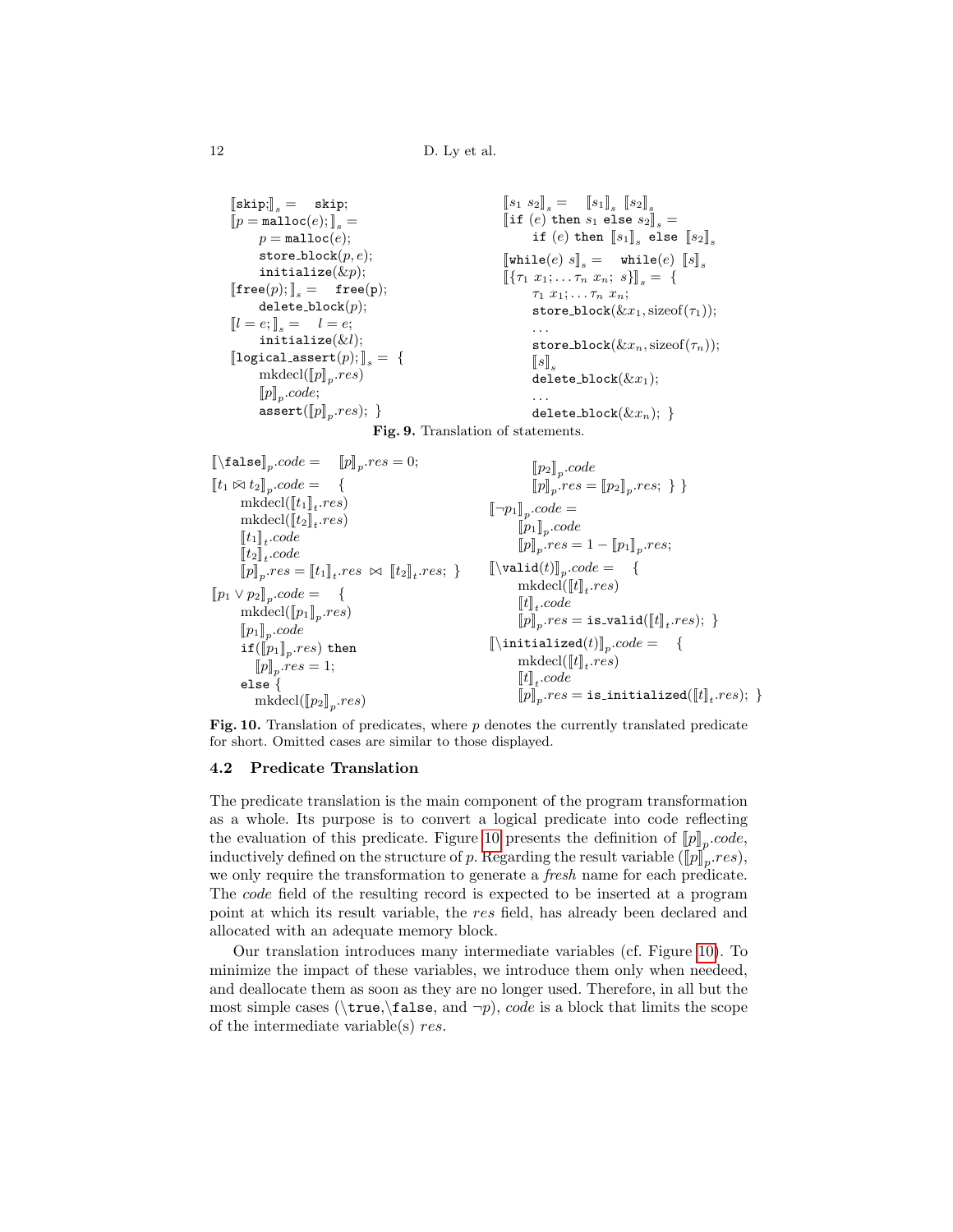JeKt .code <sup>=</sup> <sup>J</sup>tK<sup>t</sup> .res = e; <sup>J</sup>¯∗t<sup>1</sup>K<sup>t</sup> .code = { mkdecl(Jt<sup>1</sup>K<sup>t</sup> .res) <sup>J</sup>t<sup>1</sup>K<sup>t</sup> .code JtKt .res <sup>=</sup> <sup>∗</sup> <sup>J</sup>t<sup>1</sup>K<sup>t</sup> .res; } q &¯ t<sup>1</sup> y t .code <sup>=</sup> {. . . } // similar to <sup>J</sup>¯∗t<sup>1</sup>K<sup>t</sup> q t1 ¯‡ t<sup>2</sup> y t .code = { mkdecl(Jt<sup>1</sup>K<sup>t</sup> .res) mkdecl(Jt<sup>2</sup>K<sup>t</sup> .res) <sup>J</sup>t<sup>1</sup>K<sup>t</sup> .code <sup>J</sup>t<sup>2</sup>K<sup>t</sup> .code JtKt .res <sup>=</sup> <sup>J</sup>t<sup>1</sup>K<sup>t</sup> .res ‡ <sup>J</sup>t<sup>2</sup>K<sup>t</sup> .res; } q ¯† t<sup>1</sup> y t .code = { mkdecl(Jt<sup>1</sup>K<sup>t</sup> .res) <sup>J</sup>t<sup>1</sup>K<sup>t</sup> .code JtKt .res <sup>=</sup> † <sup>J</sup>t<sup>1</sup>K<sup>t</sup> .res } <sup>J</sup>\base address(t1)K<sup>t</sup> .code = { mkdecl(Jt<sup>1</sup>K<sup>t</sup> .res) <sup>J</sup>t<sup>1</sup>K<sup>t</sup> .code JtKt .res <sup>=</sup> base address(Jt<sup>1</sup>K<sup>t</sup> .res); } <sup>J</sup>\offset(t1)K<sup>t</sup> .code = { mkdecl(Jt<sup>1</sup>K<sup>t</sup> .res) <sup>J</sup>t<sup>1</sup>K<sup>t</sup> .code JtKt .res <sup>=</sup> offset(Jt<sup>1</sup>K<sup>t</sup> .res); } <sup>J</sup>\block length(t1)K<sup>t</sup> .code = { mkdecl(Jt<sup>1</sup>K<sup>t</sup> .res) <sup>J</sup>t<sup>1</sup>K<sup>t</sup> .code JtKt .res <sup>=</sup> block length(Jt<sup>1</sup>K<sup>t</sup> .res); }

<span id="page-12-1"></span>Fig. 11. Translation of terms, where t denotes the currently translated term for short.

#### 4.3 Term Translation

The translation function for terms (see Figure [11\)](#page-12-1) is quite similar to that of predicates, the main difference being that the type of the result variable depends on the translated term, while it is always a Boolean for predicates. As with predicates, the only requirement for generated variables is freshness.

#### <span id="page-12-0"></span>5 Soundness

Preliminary Notation Convention. Statements in the source language evaluate in some evaluation context  $\hat{C} = (\hat{E}, \hat{M})$ , consisting of a variable environment  $\hat{E}$ and an execution memory state  $\widehat{M}$ . In the destination language, an evaluation context  $\mathscr{C} = (E, M, \overline{M})$  has an additional third component: the observation memory M. By abuse of notation, we also write  $\mathscr{C} = (C, M)$  with  $C = (E, M)$ . In both languages, statement evaluation only affects memory states, and does not alter environments. Therefore, an evaluation such as  $C_i \vDash_{\rm s} s \Rightarrow M_f$  actually links the initial context  $C_i = (E_i, M_i)$  to a final context  $C_f = (E_f, M_f)$ , where  $E_f = E_i$ . For the sake of conciseness, we assume that any memory state  $M_k$ at some program point k is implicitly extended to a context  $\widehat{C}_k$  by the current environement  $E_k$ . Reciprocally, any context  $\widehat{C_k}$  may implicitly be decomposed into its components  $E_k$  and  $\widehat{M_k}$ . The same holds for the destination language.

## 5.1 Definitions

Let us elaborate a notion of semantics preservation for our program transformation. Assume a source program s sucessfully evaluates from the initial evaluation context  $\widehat{C}_i$ : we have  $\widehat{C}_i \vDash_{s} s \Rightarrow \widehat{M_f}$ . We want to relate this evaluation of s and that of its associated transformed program  $[s]_s$ . The preservation property states that if the initial evaluation context of the source program  $\hat{C}_i$  and that of the transformed program  $\mathscr{C}_i$  are related according to a certain relation  $\mathcal{R}$ , then evaluating  $\llbracket s \rrbracket_s$  in  $\mathcal{C}_i$  should succeed and terminate in a final context  $\mathcal{C}_f$  that is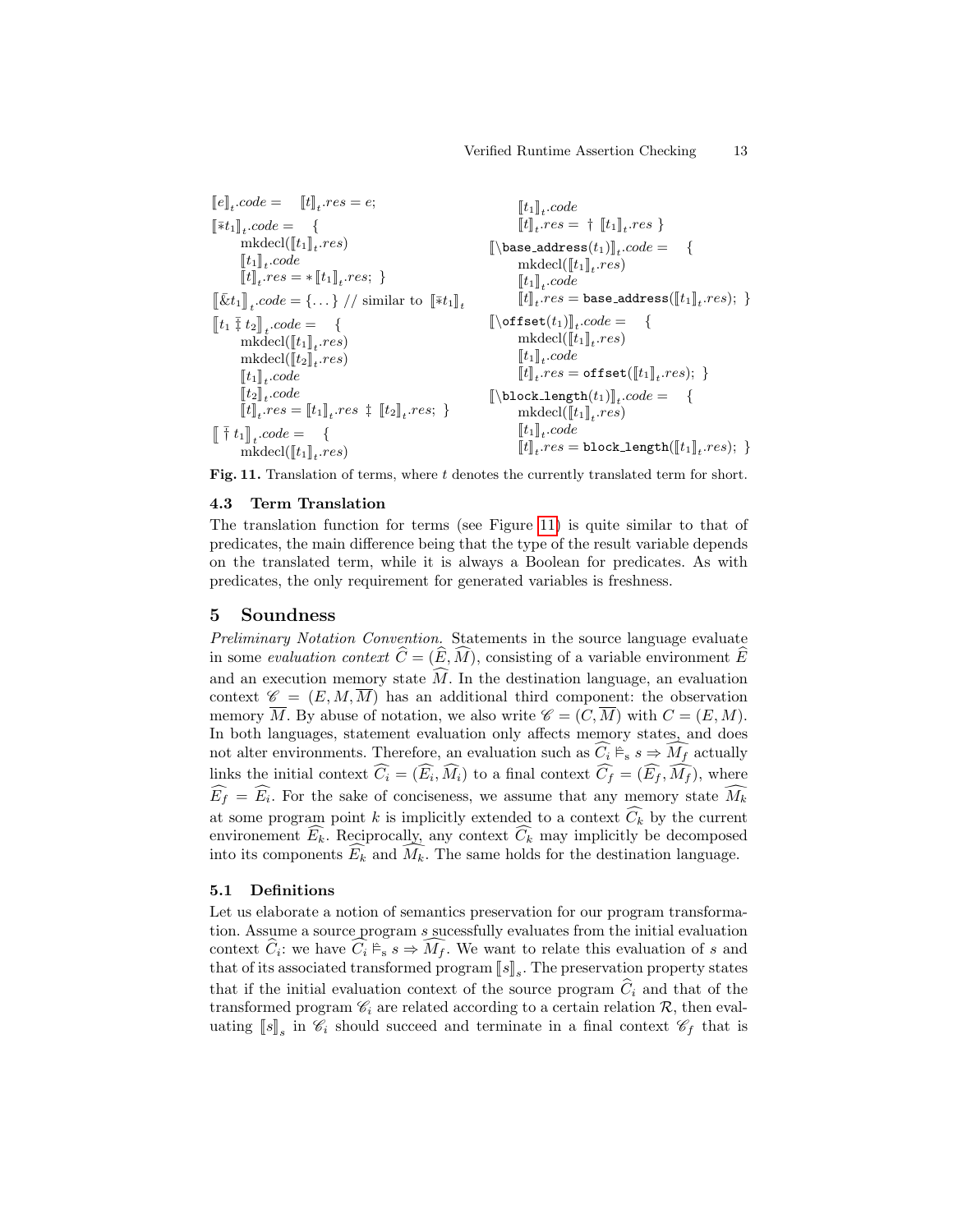also related to  $\widehat{C}_f$  by R. More formally, our transformation soundness theorem states:

$$
\forall s, \widehat{C_i}, \mathcal{C}_i, \widehat{C_f}, \left\{\begin{matrix}\widehat{C_i} \vDash_{\mathrm{s}} s \Rightarrow \widehat{C_f} \\ \widehat{C_i} \mathrel{\mathcal{R}} \mathcal{C}_i\end{matrix}\right. \implies \exists \mathscr{C}_f, \left\{\begin{matrix}\mathscr{C}_i \vDash_{\mathrm{s}} [\![s]\!]_s \Rightarrow M_f, \overline{M_f} \\ \widehat{C_f} \mathrel{\mathcal{R}} \mathcal{C}_f\end{matrix}\right.
$$

We now have to define an appropriate relation  $\mathcal R$  between a source context  $\hat{C}$  and an associated destination context  $\mathscr{C}$ . They have the following differences. First, the content of the destination execution memory  $M$  is larger than its source counterpart  $\hat{M}$ , because in addition to the memory of the source program, it also stores the intermediate variables introduced by the instrumentation (those generated by predicates and terms translation). M can thus be divided into two distinct regions, the original program memory  $M^p$  and the monitor memory  $M^m$ , such that no pointer value stored in  $M^p$  points to a location in  $M^m$  (because the monitored program should not refer to the memory of the monitor). We call this property separation and extend it to contexts.

**Definition 1 (Context separation).** A context  $C$  is separated into two subcontexts  $C^p$  and  $C^m$  (denoted  $C = C^p \oplus C^m$ ) if:

- E is the disjoint union of maps  $E^p$  and  $E^m$ ;
- the set of valid blocks in M is the disjoint union of those of  $M^p$  and  $M^m$ ;
- any valid block in M, which is also valid in either  $M^p$  or  $M^m$ , has the same content in  $M^p$  or  $M^m$  as in  $M$ ;
- $-$  no value in  $M^p$  is a pointer to a block in  $M^m$ .

Second, the destination context  $\mathscr C$  includes an observation memory  $\overline{M}$ . Assuming context separation, the requirement for  $\overline{M}$  is to be an accurate description of the monitored program memory  $M^p$ .  $\overline{M}$  is then said to *represent*  $M^p$ .

**Definition 2** (Representation). An observation memory  $\overline{M}$  represents an execution memory M (denoted  $M \triangleright \overline{M}$ ) if:

 $\sqrt{ }$ J  $\mathcal{L}$  $\forall \tau, b, \delta, \; M \models \tau \, \mathbb{\omega} \, b, \delta \implies \text{is-valid}(\tau, \overline{M}, b, \delta) = \text{true}$  $\forall \tau, b, \delta, \text{ load}(\tau, M, b, \delta) = |v| \wedge v \neq \text{Under} \implies \text{is initialized}(\tau, \overline{M}, b, \delta) = \text{true}$  $\forall b, \; \text{length}(M, b) = \text{length}(\overline{M}, b)$ 

Third, in our memory model, blocks are identifiers. Therefore two memory states (or environments) may have the same content up to block permutation.

**Definition 3 (Isomorphism).** Two execution memories  $M_1$  and  $M_2$  are isomorphic (denoted  $M_1 \sim M_2$ ) if there is a permutation  $\sigma$  on the set of blocks such that  $\forall \tau, b, \delta, \ \tilde{\sigma}(\text{load}(\tau, M_1, b, \delta)) = \text{load}(\tau, M_2, \sigma(b), \delta),$  where  $\tilde{\sigma}$  is the function over values (more precisely over value options) that applies  $\sigma$  to pointers:  $\text{Ptr}(b, \delta) \mapsto \text{Ptr}(\sigma(b), \delta)$ , and leaves other values unchanged. Environments E<sub>1</sub> and  $E_2$  are isomorphic (denoted  $E_1 \sim E_2$ ) if  $x \mapsto b \in E_1 \Leftrightarrow x \mapsto \sigma(b) \in E_2$ . Contents  $C_1$  and  $C_2$  are isomorphic (denoted  $C_1 \sim C_2$ ) if  $E_1 \sim E_2$  and  $M_1 \sim M_2$ with the same permutation  $\sigma$ .

**Definition 4 (Context monitoring).** The monitoring relation  $\mathcal{R}$  between a source context  $\widehat{C}$  and a destination context  $\mathscr{C} = (C, \overline{M})$  is defined as follows:  $\widehat{C} \mathcal{R} \mathscr{C}$  iff  $\exists C^p, C^m$  s.t.  $C = C^p \oplus C^m$  and  $\widehat{C} \sim C^p$  and  $M^p \triangleright \overline{M}$ .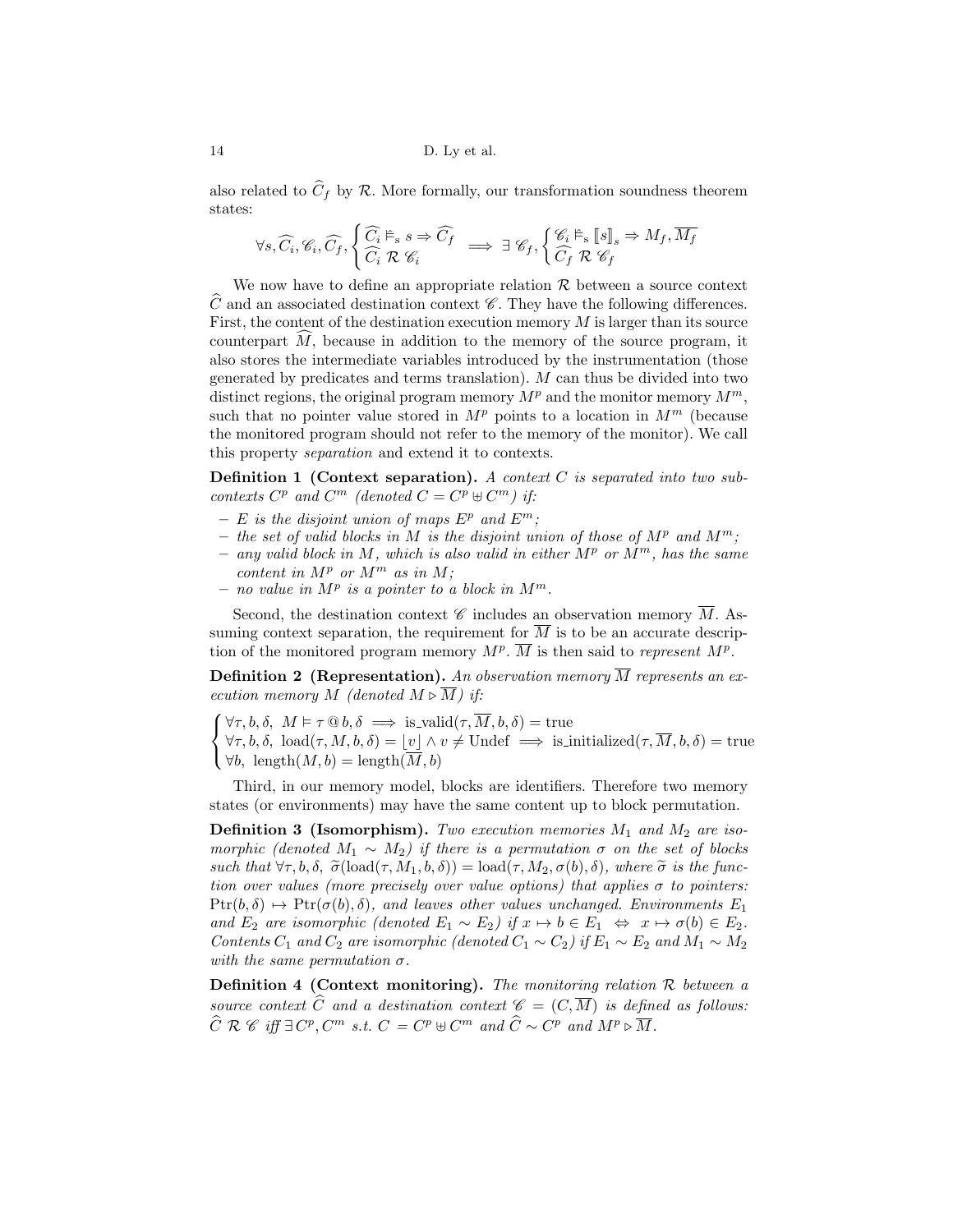#### 5.2 Soundness Theorem

Theorem 1 (Soundness of program transformation). Let  $\widehat{C}_i \vDash_{\mathbf{s}} s \Rightarrow \widehat{C}_f$ be the evaluation of a source program s, from initial context  $\widehat{C}_i$  to final context  $\widehat{C}_f$ , and  $\mathscr{C}_i$  a destination context that monitors  $\widehat{C}_i$ , i.e.  $\widehat{C}_i \mathcal{R} \mathscr{C}_i$ . Then  $\llbracket s \rrbracket_s$ evaluates from  $\mathscr{C}_i$  to a final destination context  $\mathscr{C}_f$  that monitors  $\widehat{C}_f$ , that is,  $\exists \mathscr{C}_f, \ \mathscr{C}_i \models_{\mathbf{s}} [s] \Rightarrow M_f, \overline{M_f} \text{ and } \widehat{C}_f \mathcal{R} \mathscr{C}_f.$ 

Proof. We proceed by induction on the evaluation of s. The proof is straightforward for all cases but that of logical assert(), which requires a specific lemma. To give a flavor of the proof, we present the case of assignments. Throughout the proof, we manipulate various execution contexts and their components (execution and observation memories, and environments). In order to help relating them together, we index them according to the intuitive notion of program point: the initial context  $C_i$  is also  $C_0$ ; after execution of an atomic statement, the next one is  $C_1$ , etc. We simply write  $\widehat{E}$  for  $\widehat{E}_i$  (resp., E for  $E_i$ ) if it does not change.

**Case** E\_ASSIGN. If s is an assignement  $e_1 = e_2$ ; then its translation  $[\![s]\!]_s$  is  $e_1 = e_2$ ; initialize(&e<sub>1</sub>); (cf. Fig. [9\)](#page-11-0), and its evaluation (cf. Fig. [5\)](#page-8-0) is:

$$
\frac{\widehat{E}, \widehat{M_i} \vDash_e e_2 \Rightarrow v \qquad \widehat{E}, \widehat{M_i} \vDash_{\text{1v}} e_1 \Rightarrow \widehat{b}, \widehat{\delta} \qquad \text{typeof}(e_2) = \tau \qquad \text{store}(\tau, \widehat{M_i}, \widehat{b}, \widehat{\delta}, v) = \lfloor \widehat{M_f} \rfloor}{\widehat{E}, \widehat{M_i} \vDash_s e_1 = e_2; \Rightarrow \widehat{M_f}}
$$

We want to prove the existence of a destination evaluation context  $\mathscr{C}_f$  such that  $\mathscr{C}_i \vDash_{\mathbf{s}} e_1 = e_2$ ; initialize $(\& e_1); \Rightarrow M_f, \overline{M_f}$  and  $\widehat{C}_f \mathcal{R} \mathcal{C}_f$ . Let us build an evaluation derivation for  $\llbracket s \rrbracket_s$  and then prove preservation of R. We want to build for suitable moment states a derivation ording by: build, for suitable memory states, a derivation ending by:

$$
\begin{array}{c} E,\, M_i \vDash_{\mathrm{e}} e_2 \Rightarrow v \qquad E,\, M_i \vDash_{\mathrm{1v}} e_1 \Rightarrow b,\, \delta \\ \underbrace{\mathrm{typeof}(e_2) = \tau \qquad \mathrm{store}(\tau,\, M_i, b, \delta, v) = \lfloor M_1 \rfloor}_{\mathscr{C}_i \vDash_{\mathrm{S}} e_1 = \; e_2; \Rightarrow \; M_1,\, \overline{M_1}} \qquad \qquad \overbrace{\qquad \qquad \qquad } \qquad \qquad } \quad \overbrace{\qquad \qquad } \quad \overbrace{\qquad \qquad } \quad \overbrace{\qquad \qquad } \quad \overbrace{\qquad \qquad } \quad \overbrace{\qquad \qquad } \quad \overbrace{\qquad \qquad } \quad \overbrace{\qquad \qquad } \quad \overbrace{\qquad \qquad } \quad \overbrace{\qquad \qquad } \quad \overbrace{\qquad \qquad } \quad \overbrace{\qquad \qquad } \quad \overbrace{\qquad \qquad } \quad \overbrace{\qquad \qquad } \quad \overbrace{\qquad \qquad } \quad \overbrace{\qquad \qquad } \quad \overbrace{\qquad \qquad } \quad \overbrace{\qquad \qquad } \quad \overbrace{\qquad \qquad } \quad \overbrace{\qquad \qquad } \quad \overbrace{\qquad \qquad } \quad \overbrace{\qquad \qquad } \quad \overbrace{\qquad \qquad } \quad \overbrace{\qquad \qquad } \quad \overbrace{\qquad \qquad } \quad \overbrace{\qquad \qquad } \quad \overbrace{\qquad \qquad } \quad \overbrace{\qquad \qquad } \quad \overbrace{\qquad \qquad } \quad \overbrace{\qquad \qquad } \quad \overbrace{\qquad \qquad } \quad \overbrace{\qquad \qquad } \quad \overbrace{\qquad \qquad } \quad \overbrace{\qquad \qquad } \quad \overbrace{\qquad \qquad } \quad \overbrace{\qquad \qquad } \quad \overbrace{\qquad \qquad } \quad \overbrace{\qquad \qquad } \quad \overbrace{\qquad \qquad } \quad \overbrace{\qquad \qquad } \quad \overbrace{\qquad \qquad } \quad \overbrace{\qquad \qquad } \quad \overbrace{\qquad \qquad } \quad \overbrace{\qquad \qquad } \quad \overbrace{\qquad \qquad } \quad \overbrace{\qquad \qquad } \quad \overbrace{\qquad \qquad } \quad \overbrace{\qquad \qquad } \quad \overbrace{\qquad \qquad } \quad \overbrace{\qquad \q
$$

where  $\overline{M_1} = \overline{M_i}$  and  $M_2 = M_1$  remain unchanged (cf. Fig. [5,](#page-8-0) [8,](#page-10-0) Sec. [3.2\)](#page-7-1). Thus, in destination context  $\mathscr{C}_1 = (E, M_1, \overline{M_1})$  only  $M_1$  is changed w.r.t  $\mathscr{C}_i =$  $(E, M_i, M_i)$ , and in context  $\mathscr{C}_f = \mathscr{C}_2 = (E, M_2, M_2)$ , only  $M_2$  is new w.r.t  $\mathscr{C}_1$ .

Since  $\widehat{C}_i \mathcal{R} \mathcal{C}_i$ ,  $C_i$  may be separated into  $C_i^p \uplus C_i^m$ , with  $\widehat{C}_i \sim C_i^p$ . As a consequence  $e_2$  evaluates to the same value in  $C_i$  as in  $\widehat{C}_i$ :  $C_i \vDash_e e_2 \Rightarrow v$ . Now, let  $(b, \delta)$  be the result of the left-value evaluation of  $e_1$  in the destination program:  $C_i \vDash_{\text{lv}} e_1 \Rightarrow b, \delta.$  Define  $\lfloor M_1 \rfloor = \text{store}(\tau, M_i, b, \delta, v);$  this store operation is valid for  $M_i$ , because the corresponding store is valid in the source memory  $M_i$ , and  $\widehat{M}_i$  is isomorphic to  $M_i^p$ , which is a subpart of  $M_i$ . Then  $C_1$  can be separated as  $C_1^p \oplus C_1^m$ , with  $C_1^m = C_i^m$  (since the only memory operation was performed in the  $M^p$  part), and the isomorphism  $\widehat{C}_i \sim C_i^p$  was preserved since the same store operation (up to isomorphism) was performed in both contexts. Therefore  $\widehat{C}_f \sim C_1^p$ . The representation property, however, no longer holds: indeed  $(b, \delta)$  now contains initialized data, but this was not reported to the observation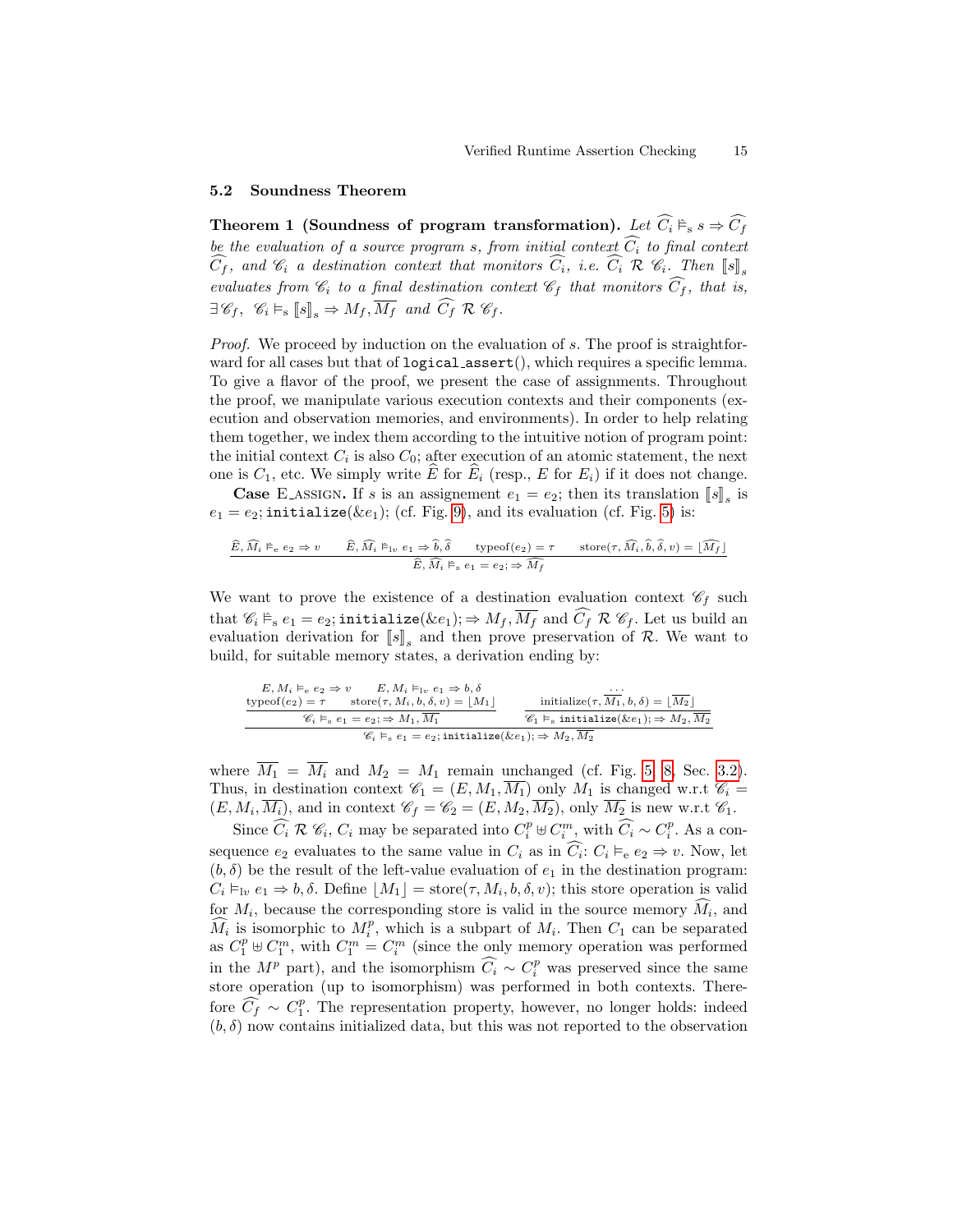memory  $M_1 = M_i$ . Now, if we define  $M_2$  by  $\lfloor M_2 \rfloor = \text{initialize}(\tau, M_1, b, \delta)$ , the representation property is restored:  $\widehat{C}_f \mathcal{R} \mathcal{C}_f$ .

Case E\_LOGICAL\_ASSERT. If  $s$  is a logical assertion, the evaluation judgement is  $C_i \vDash_{\mathbf{s}} \text{logical\_assert}(p)$ ;  $\Rightarrow M_f$ , with premise  $C_i \vDash_{\mathbf{p}} p \Rightarrow$  true.

The generated code is:  $\{\text{mkdecl}([\![p]\!]_p,res); [\![p]\!]_pcolor, code; assert([\![p]\!]_p,res); \}$ . Let  $C_i$  be an initial destination evaluation context, and  $C_1$  the context after allocation of  $[\![p]\!]_p$  res. By applying Lemma [2](#page-15-0) we get  $\exists C_2$  s.t.  $\mathscr{C}_1 \models \llbracket p \rrbracket_p \cdot code \Rightarrow M_2, \overline{M}$ <br>and  $C_1 \models \llbracket m \rrbracket$  reserve int(true). The evoluation derivation may then be some and  $C_2 \vDash_{e} [p]_p$ ,  $res \Rightarrow \text{int(true)}$ . The evaluation derivation may then be completed by using the rules for C-like assertion and for code block. Preservation of  $\mathcal R$  follows from Lemma [1.](#page-15-1)

<span id="page-15-1"></span>Lemma 1 (Preservation of context monitoring by predicate translation). Let p be a predicate,  $\widehat{C}$  a source context, and  $\mathscr{C}_i$  and  $\mathscr{C}_f$  destination contexts. If  $\mathscr{C}_i \vDash_{\mathbf{s}} [p]_p \Rightarrow M_f$  and  $\widehat{C} \mathrel{\mathcal{R}} C_i$ , then  $\widehat{C} \mathrel{\mathcal{R}} C_f$ .

Proof. (sketch) The code generated by predicate translation does not modify the observation memory  $\overline{M_i}$  (it only reads from it). Moreover, since the only assignments performed in the generated code write to result variables, any modification of the execution memory takes place in the monitoring part of the execution memory  $(M^m$  in the definition of  $\mathcal{R}$ ), leaving the *program* part  $(M^p)$ untouched. This ensures preservation of  $\mathcal{R}$ .

<span id="page-15-0"></span>Lemma 2 (Soundness of predicates translation). Let  $\widehat{C} \vDash_{p} p \Rightarrow$  b be the evaluation of a predicate p; let C,  $C_i$  and  $\overline{M}$  be such that  $\widehat{C}$  R  $(C, \overline{M})$  and  $C_i = (E_i, M_i) = \text{alloc}\text{-vars}(\llbracket p \rrbracket_p \cdot res, C)$ . Let  $M_i = M$  and  $\mathscr{C}_i = (E_i, M_i, M_i)$ . Then  $\exists C_f = (E_i, M_f)$  s.t.  $\mathcal{C}_i \vDash_{\mathbb{S}} [\![p]\!]_p \cdot code \Rightarrow M_f, \overline{M}$  and  $C_f \vDash_{\mathbb{S}} [\![p]\!]_p \cdot res \Rightarrow \text{int}(\mathbf{b})$ <br>(where  $\text{int}(\mathbf{b})$  grades Booleans by mapping folgo on 0 and true on 1) (where int() encodes Booleans by mapping false on 0 and true on 1).

*Proof.* We prove the lemma by induction on  $p$ 's evaluation. Base cases of the induction correspond to predicates such as validity, initialization, or term comparison; these cases are proved using a lemma expressing the soundness of terms translation, which is very similar to Lemma [2](#page-15-0) both conceptually and technically. Therefore, we do not prove it here. To give an intuition of the proof on other cases (logical connectives), we present one of the two cases for disjunction.

**Case** E\_OR2. The considered predicate evaluation is  $\hat{C} \vDash_{p} p_1 \vee p_2 \Rightarrow \mathbf{b}$ , with assumptions  $\widehat{C} \vDash_{p} p_{1} \Rightarrow$  false and  $\widehat{C} \vDash_{p} p_{2} \Rightarrow$  **b**. Let us build an evaluation for  $[\![p_1 \vee p_2]\!]_p$  code (defined in Fig. [10\)](#page-11-1). We start from context  $C_i$  as defined by the large large procedure  $\mathbb{R}^n$ lemma's hypothesis, and build step by step every memory state the generated code is going through. Let  $C_1 = \text{alloc}\text{-}\text{vars}(\llbracket p_1 \rrbracket_p, res, C_i)$ . By induction hypothesis on  $p_1$  (instantiating  $C_i$  with  $C_1$ ), there exists  $C_2$  s.t.  $\mathscr{C}_1 \vDash_{\mathbf{s}} [p_1]_p$ .code  $\Rightarrow M_2$ ,  $\overline{M}$ and  $C_2 \vDash_{\mathbf{e}} [p_1]_p$ ,  $res \Rightarrow 0$  (since  $p_1$  evaluates to false).<br>Now let  $C = \text{also very}([p_1]_p$  ree  $C_1$ ). By induction

Now, let  $C_5 = \text{alloc}\text{-vars}(\llbracket p_2 \rrbracket_p$ ,  $res, C_2)$ . By induction on  $p_2$ , there exists  $C_5 =$  $(E_5, M_6)$  s.t.  $\mathcal{C}_5 \models_{\mathbf{s}} [p_2]_p$  code  $\Rightarrow M_6, \overline{M}$  and  $C_6 \models_{\mathbf{e}} [p_2]_p$  res  $\Rightarrow$  int(**b**). Finally, let us define the following memories and associated contexts:

 $M_7 = \text{store}(\text{int}, M_6, E_6(\llbracket p \rrbracket_p,res), 0, \text{int}(\mathbf{b}))$ 

$$
C_8 = \text{dealloc}\text{-}\text{vars}(\llbracket p_2 \rrbracket_p \text{.} res, C_7) \qquad C_9 = \text{dealloc}\text{-}\text{vars}(\llbracket p_1 \rrbracket_p \text{.} res, C_8)
$$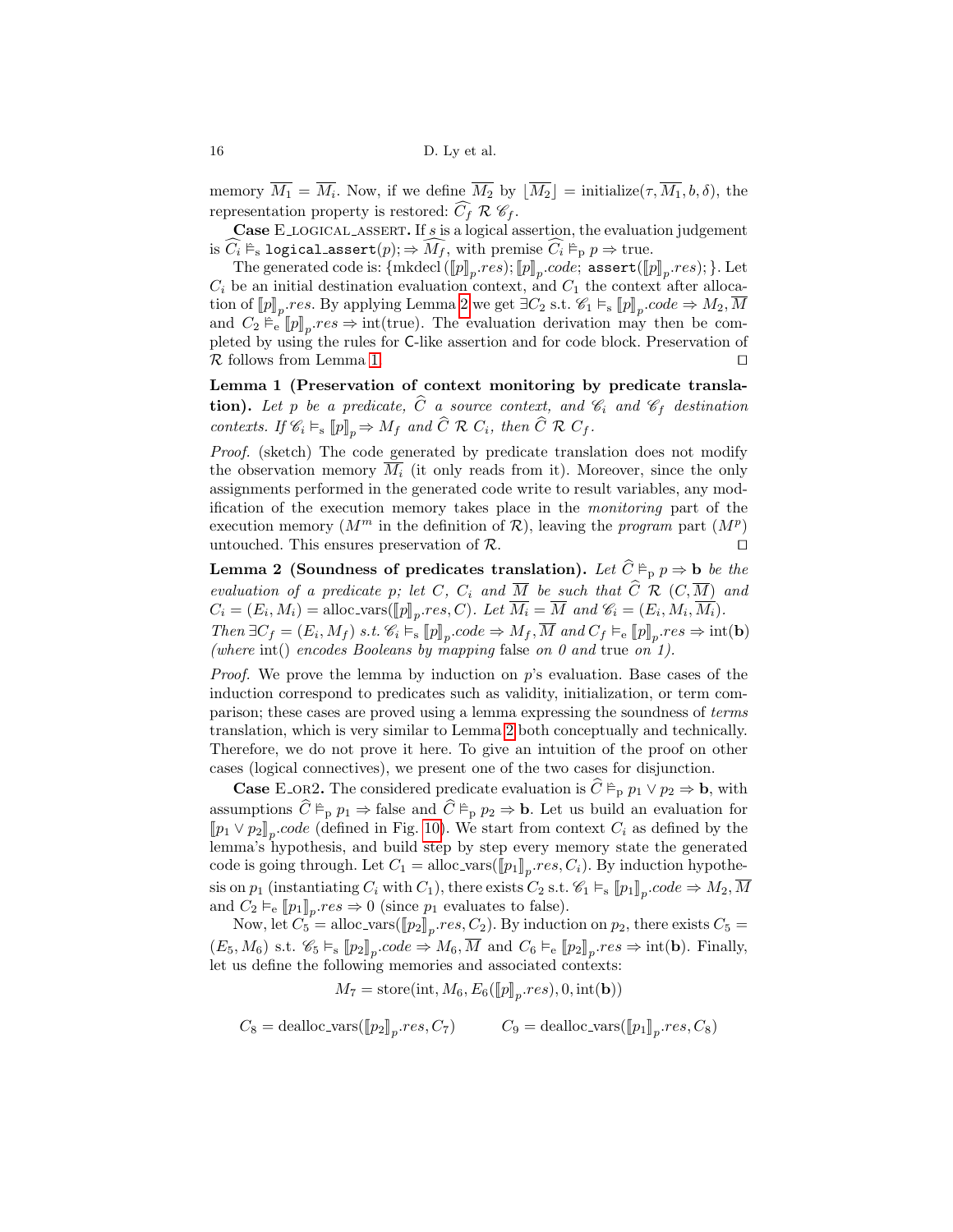Let us prove that  $C_9$  satisfies the expected properties for the  $C_f$  of the proof goal. Using the above definition, we can derive the following derivation for  $[\![p_1 \vee p_2]\!]_p$  *code* (in this derivation tree, for lack of space, the res field is abbreviated to r, code to c, and  $\overline{M}$  — that remains unchanged — is omitted):

|                                                                    |                                          |                                                                             | $C_6 \vDash_{1v} [p]_n r \Rightarrow E_6([p]_n.r), 0$                                                                 |  |  |
|--------------------------------------------------------------------|------------------------------------------|-----------------------------------------------------------------------------|-----------------------------------------------------------------------------------------------------------------------|--|--|
|                                                                    |                                          |                                                                             | $C_6 \vDash_{e} [p_2]_n r \Rightarrow \text{int}(\mathbf{b})$                                                         |  |  |
|                                                                    |                                          |                                                                             | $C_5 \vDash_{\mathbb{S}} [p_2]_n c \Rightarrow M_6 \quad C_6 \vDash_{\mathbb{S}} [p]_n r = [p_2]_n r \Rightarrow M_7$ |  |  |
|                                                                    |                                          |                                                                             | $C_5 \vDash_{\mathbb{S}} [p_2]_n.c; [p]_n.r = [p_2]_n.r \Rightarrow M_7$                                              |  |  |
|                                                                    | $C_2 \vDash_{e} [p_1]_n r \Rightarrow 0$ |                                                                             | $C_2 \vDash_{\rm s} else\_block \Rightarrow M_8$                                                                      |  |  |
| $C_1 \vDash_{\rm s} [p_1]_n.c \Rightarrow M_2$                     |                                          | $C_2 \vDash_{\rm s}$ if $(\dots)$ then $\dots$ else $\dots \Rightarrow M_8$ |                                                                                                                       |  |  |
| $C_1 \vDash_{\rm s} [p_1]_n.c; \text{ if } \ldots \Rightarrow M_8$ |                                          |                                                                             |                                                                                                                       |  |  |
| $C_i \vDash_{\rm s} [p_1 \vee p_2]_n.c \Rightarrow M_9$            |                                          |                                                                             |                                                                                                                       |  |  |

All that is left to do now is to prove  $C_9 \vDash_{\mathbf{e}} [\![p]\!]_p \cdot res \Rightarrow \text{int}(\mathbf{b})$ . This follows in the definitions of  $M$ ,  $C_5$  and  $C_6 \cdot M$ , results from stering int (b) at leastion from the definitions of  $M_7$ ,  $C_8$  and  $C_9$ :  $M_7$  results from storing int (b) at location  $(E_6(\llbracket p \rrbracket_p, res), 0)$  therefore  $C_7 \vDash_{e} [\llbracket p \rrbracket_p,res \Rightarrow \text{int}(v);$  since  $C_8$  and  $C_9$  are obtained<br>by deallecting variables other than  $\llbracket \text{rel} \rrbracket$  are this evaluation also holds for  $C_1$ . by deallocating variables other than  $[\![p]\!]_p$  res, this evaluation also holds for  $C_9$ :  $C_9 \vDash_{\mathbf{e}} [p]_p \text{res} \Rightarrow \text{int}(\mathbf{b}).$ 

# <span id="page-16-0"></span>6 Related Work

More and more languages include a notion of contract. Design-by-contract is one of the main features of Eiffel [\[22\]](#page-19-10), contracts have been introduced in Java through JML [\[18\]](#page-19-11) in 1999, in Ada 2012 [\[1\]](#page-18-9), and the  $C++$  standardization committee considered contracts for C++ 20, although this new feature has been finally deferred to a later standard. In Eiffel, assertions are Boolean expressions written in the programming language. In Ada 2012, it is also the case, but the language has been extended with *quantified expressions* to allow bounded universal and existential quantification. These new expressions have been inspired by Spark, a well-defined subset of Ada, extended to express contracts for static and dynamic verification.

Zhang et al. [\[33\]](#page-20-1) studies verified runtime checking in the context of Spark: the checks to be performed are however not explicitly stated as assertions in the source language, but are implicit (e.g. division by zero). The authors provide a formalization and proofs using the Coq proof assistant [\[3\]](#page-18-10). Cheon [\[6\]](#page-18-11) formalizes runtime assertion checking of JML, but provides no proof of soundess, while Lehner [\[19\]](#page-19-12) formalizes the semantics of a large subset of JML and proves in Coq an algorithm that checks assignable clauses at runtime. Such clauses are memory properties that do not require memory observation. As our work focuses on memory observation, it is related but complementary to these works. Indeed, in the context of Java and Ada, even runtime checks for out-of-bounds accesses are related to arithmetic inequalities. In the case of C, however, as the bounds of an array are not attached to the array itself, out-of-bound access corresponds to an invalid access to the memory, and is therefore handled in ACSL by the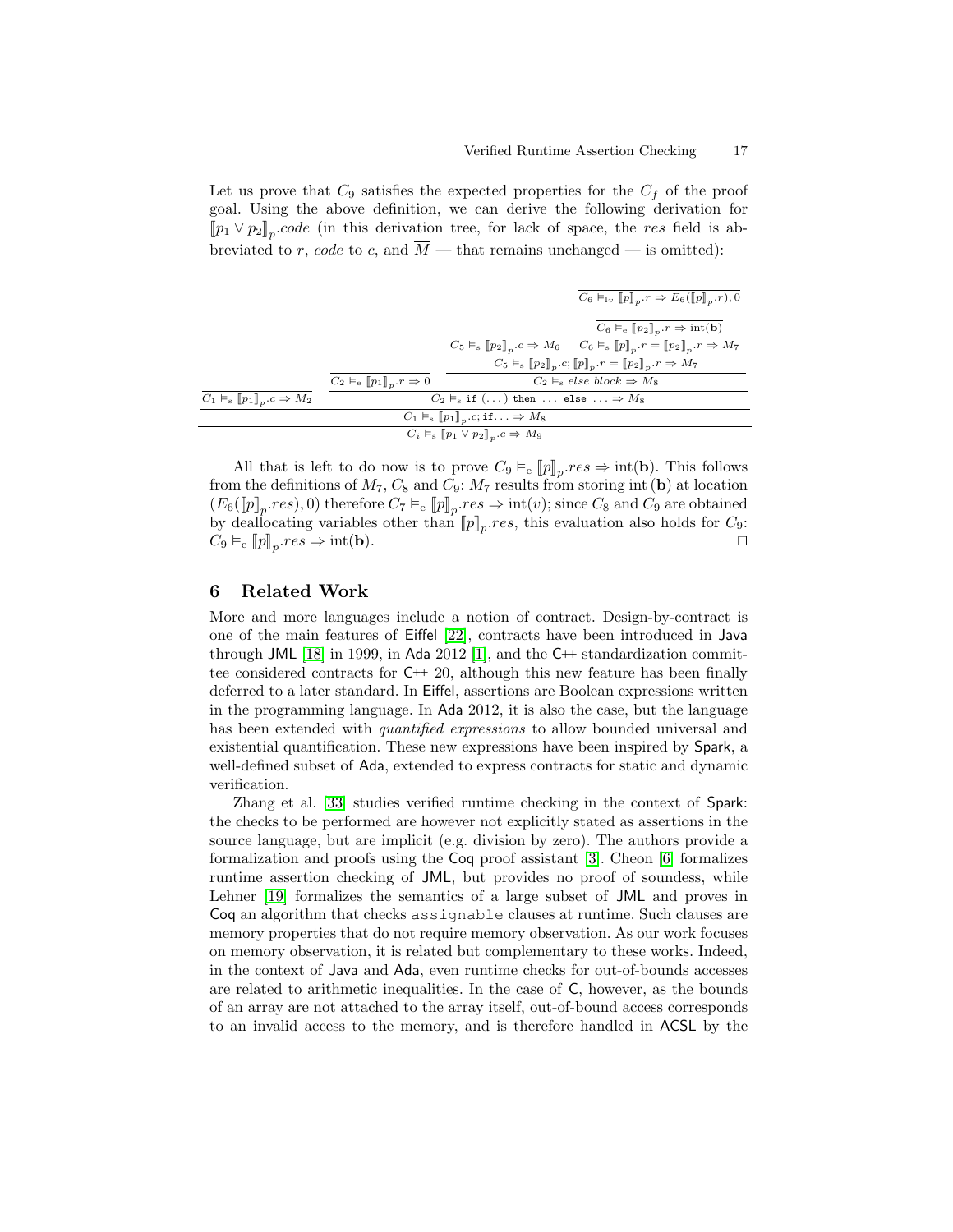predicate \valid. More generally, the formal verification efforts on languages such as Eiffel, Java, Ada and Spark do not consider such properties because the design of the language prevents most memory problems that can arise in the context of C.

As runtime checking is costly, most approaches rely on an optimization phase, based on static analysis. Zhang et al. propose and verify such a phase. It is also the case for our approach and prior work [\[21\]](#page-19-8). Such optimizations are thus related to the verification of static analysis [\[14\]](#page-18-12).

Our contribution targets the C language, the Frama-C framework, the ACSL specification language and the E-ACSL plug-in. In particular we focus on memory properties. In Frama-C, the plug-in RTE [\[11\]](#page-18-13) generates ACSL assertions for runtime errors, and the E-ACSL plug-in can translate these assertions into C code. As C++ includes C, in the long term, the work presented in this paper could contribute to the verified compilation of a future standard of  $C+$  including contracts. It is interesting to note that a recent language, Rust, that aims at combining the high-efficiency of C with strong guarantees, does not include contracts. As there is an interest in formally verifying that the type system of Rust indeed provides strong guarantees [\[15\]](#page-18-14), that the Rust language also provides unsafe pointers, and there exist Rust libraries to provide rudimentary support to express contracts, our contribution may be interesting in the context of future iterations of Rust.

We aim at extending the proposed approach to consider a larger subset of E-ACSL, such as support of mathematical integers and their translation using a library such as GMP. It makes the correctness of such a library a related topic [\[24\]](#page-19-13). One strength of Frama-C is the use of the common ACSL language by all plug-ins. For the verification of RAC, it means reusing existing formalizations of ACSL designed in the context of the verification of deductive verification [\[10\]](#page-18-15) for our extended source language. Finally, the E-ACSL plug-in currently does not support the translation of axiomatized predicates. A possible *verified* extension of E-ACSL could be based on the work of Tollitte et al. [\[30\]](#page-19-14).

## <span id="page-17-0"></span>7 Conclusion

Runtime assertion checking of memory related properties for a mainstream language like C is a complex task involving various program transformation steps with additional recording of memory block metadata in a non-trivial dedicated observation memory model. This work makes a significant step toward a formally proved runtime assertion checker. We have presented a formalization of the underlying program transformation for a representative programming language with dynamic memory allocation and proved the soundness of the resulting verification verdicts. Future work includes an extension of the present proof to a real-life language like C, as well as a formalization and a mechanized proof of the runtime assertion checker in the Coq proof assistant [\[3\]](#page-18-10).

Acknowledgment. The authors thank the Frama-C team for providing the tool and support, as well as the anonymous reviewers for their helpful comments. The first author was partially funded by a grant of the French Ministry of Defense.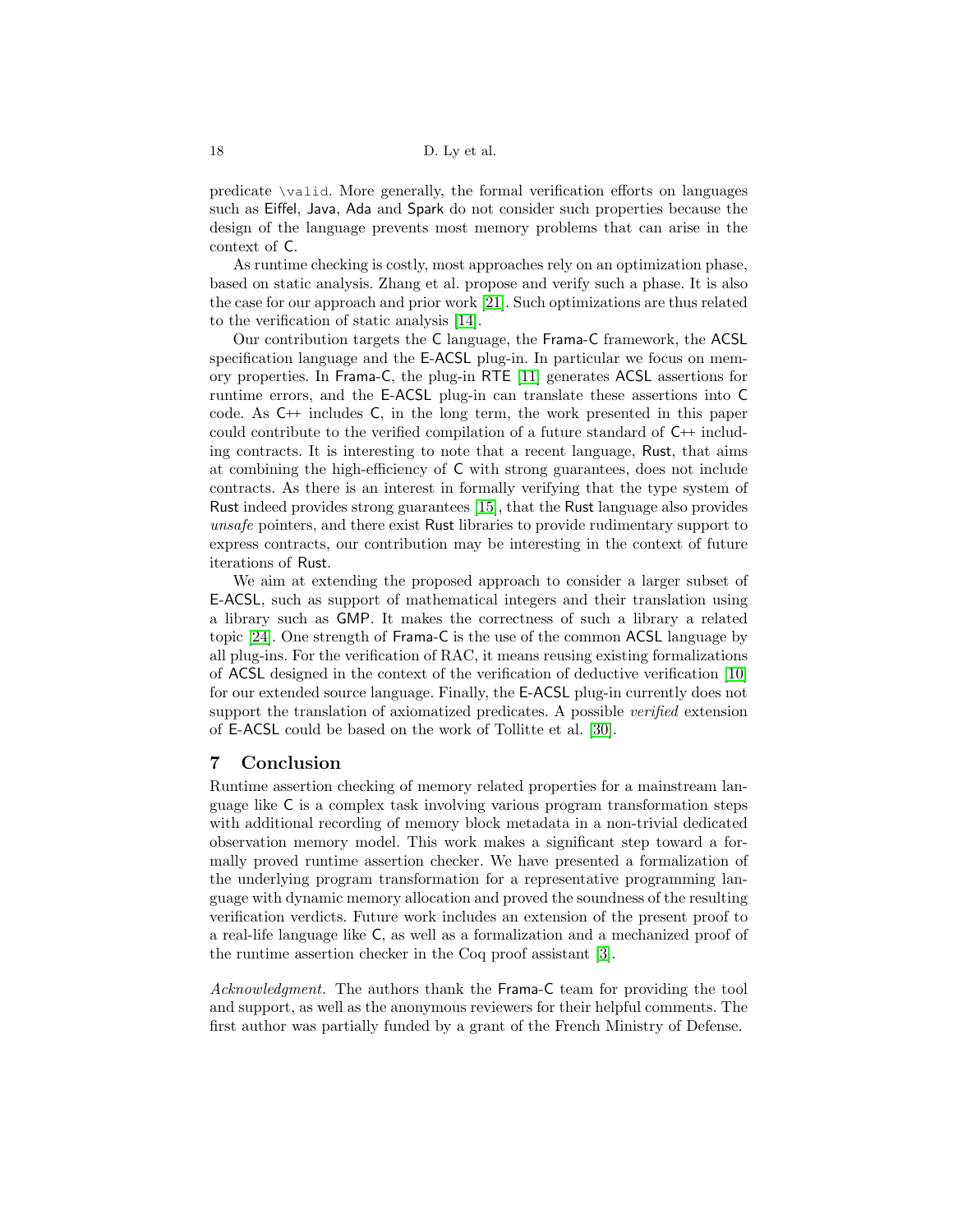# References

- <span id="page-18-9"></span>1. Ada reference manual, 2012 edition, [http://www.ada-auth.org/standards/](http://www.ada-auth.org/standards/ada12.html) [ada12.html](http://www.ada-auth.org/standards/ada12.html)
- <span id="page-18-5"></span>2. Barnett, M., Fähndrich, M., Leino, K.R.M., Müller, P., Schulte, W., Venter, H.: Specification and Verification: The Spec# Experience. Commun. ACM (Jun 2011). <https://doi.org/10.1145/1953122.1953145>
- <span id="page-18-10"></span>3. Bertot, Y., Castéran, P.: Interactive Theorem Proving and Program Development; Coq'Art: The Calculus of Inductive Constructions. Texts in Theoretical Computer Science. An EATCS Series, Springer (2004). [https://doi.org/10.1007/978-3-662-](https://doi.org/10.1007/978-3-662-07964-5) [07964-5](https://doi.org/10.1007/978-3-662-07964-5)
- <span id="page-18-7"></span>4. Blazy, S., Leroy, X.: Mechanized semantics for the Clight subset of the C language. J. Autom. Reasoning 43(3), 263–288 (2009). [https://doi.org/10.1007/s10817-009-](https://doi.org/10.1007/s10817-009-9148-3) [9148-3](https://doi.org/10.1007/s10817-009-9148-3)
- <span id="page-18-2"></span>5. Bruening, D., Zhao, Q.: Practical memory checking with Dr. Memory. In: Proceedings of the CGO 2011, The 9th International Symposium on Code Generation and Optimization, Chamonix, France, April 2-6, 2011. pp. 213–223. IEEE Computer Society (2011).<https://doi.org/10.1109/CGO.2011.5764689>
- <span id="page-18-11"></span>6. Cheon, Y.: A runtime assertion checker for the Java Modeling Language. Ph.D. thesis, Iowa State University (2003)
- <span id="page-18-0"></span>7. Clarke, L.A., Rosenblum, D.S.: A historical perspective on runtime assertion checking in software development. ACM SIGSOFT Software Engineering Notes 31(3), 25–37 (2006).<https://doi.org/10.1145/1127878.1127900>
- <span id="page-18-8"></span>8. Correnson, L., Signoles, J.: Combining analyses for C program verification. In: Formal Methods for Industrial Critical Systems - 17th International Workshop, FMICS 2012, Paris, France, August 27-28, 2012. Proceedings. pp. 108–130 (2012). [https://doi.org/10.1007/978-3-642-32469-7](https://doi.org/10.1007/978-3-642-32469-7_8) 8
- <span id="page-18-6"></span>9. Delahaye, M., Kosmatov, N., Signoles, J.: Common specification language for static and dynamic analysis of C programs. In: Proceedings of the 28th Annual ACM Symposium on Applied Computing, SAC '13, Coimbra, Portugal, March 18-22, 2013. pp. 1230–1235 (2013).<https://doi.org/10.1145/2480362.2480593>
- <span id="page-18-15"></span>10. Herms, P.: Certification of a Tool Chain for Deductive Program Verification. (Certification d'une chaine de vérification déductive de programmes). Ph.D. thesis, University of Paris-Sud, Orsay, France (2013), [https://tel.](https://tel.archives-ouvertes.fr/tel-00789543) [archives-ouvertes.fr/tel-00789543](https://tel.archives-ouvertes.fr/tel-00789543)
- <span id="page-18-13"></span>11. Herrmann, P., Signoles, J.: Annotation generation: Frama-C's RTE plug-in, [http:](http://frama-c.com/download/frama-c-rte-manual.pdf) [//frama-c.com/download/frama-c-rte-manual.pdf](http://frama-c.com/download/frama-c-rte-manual.pdf)
- <span id="page-18-1"></span>12. ISO/IEC 9899:1999: Programming languages – C (1999)
- <span id="page-18-4"></span>13. Jakobsson, A., Kosmatov, N., Signoles, J.: Fast as a shadow, expressive as a tree: Optimized memory monitoring for C. Sci. Comput. Program. 132, 226–246 (2016). <https://doi.org/10.1016/j.scico.2016.09.003>
- <span id="page-18-12"></span>14. Jourdan, J.H., Laporte, V., Blazy, S., Leroy, X., Pichardie, D.: A Formally-Verified C Static Analyzer. SIGPLAN Not. 50(1), 247–259 (2015). <https://doi.org/10.1145/2775051.2676966>
- <span id="page-18-14"></span>15. Jung, R., Jourdan, J.H., Krebbers, R., Dreyer, D.: Rustbelt: Securing the foundations of the rust programming language. Proc. ACM Program. Lang. 2(POPL) (2017).<https://doi.org/10.1145/3158154>
- <span id="page-18-3"></span>16. Kirchner, F., Kosmatov, N., Prevosto, V., Signoles, J., Yakobowski, B.: Frama-C: A software analysis perspective. Formal Asp. Comput. 27(3), 573–609 (2015). <https://doi.org/10.1007/s00165-014-0326-7>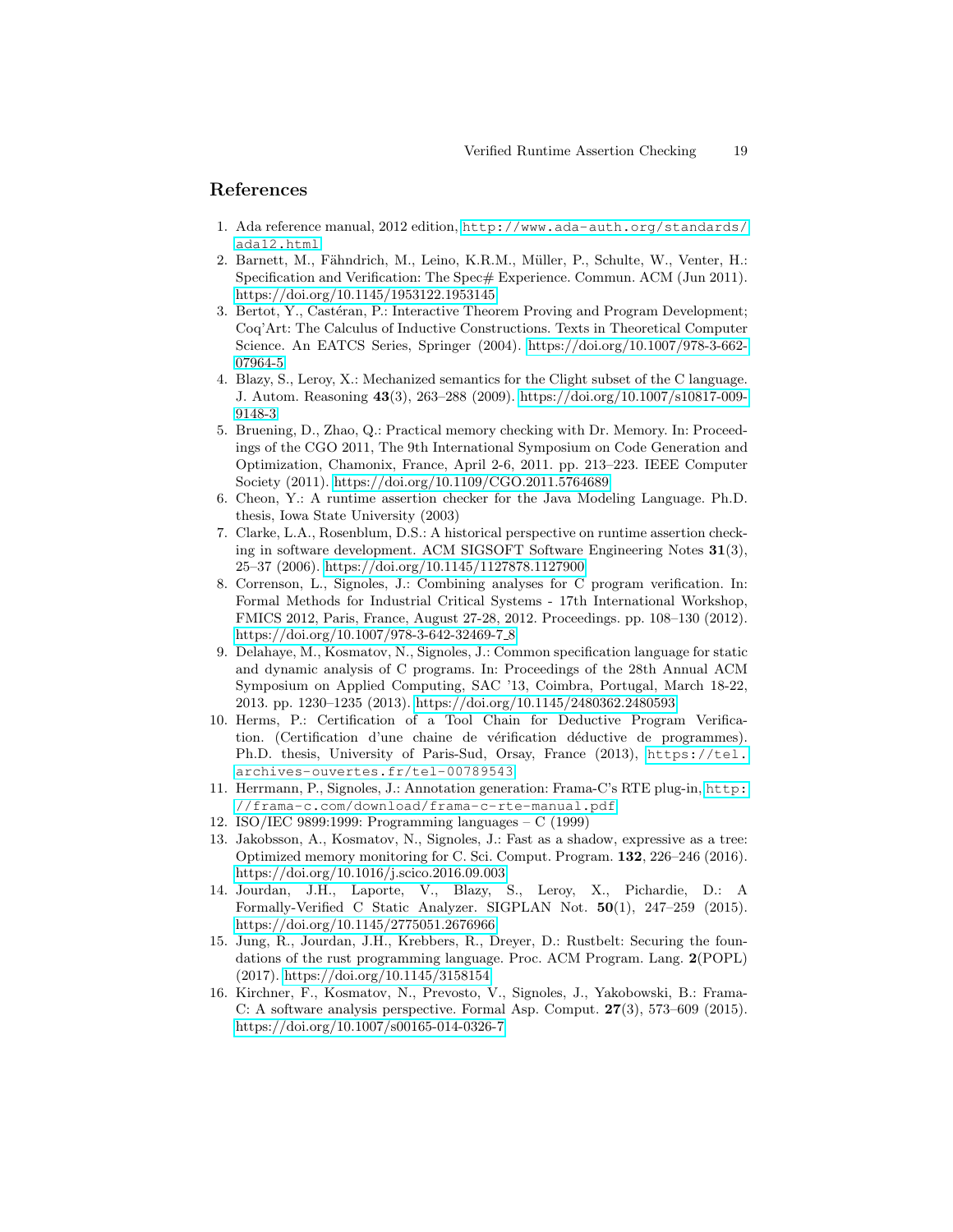#### 20 D. Ly et al.

- <span id="page-19-6"></span>17. Kosmatov, N., Petiot, G., Signoles, J.: An optimized memory monitoring for runtime assertion checking of C programs. In: Runtime Verification - 4th International Conference, RV 2013, Rennes, France, September 24-27, 2013. Proceedings. pp. 167–182 (2013). [https://doi.org/10.1007/978-3-642-40787-1](https://doi.org/10.1007/978-3-642-40787-1_10) 10
- <span id="page-19-11"></span>18. Leavens, G.T., Baker, A.L., Ruby, C.: Preliminary design of JML: a behavioral interface specification language for java. ACM SIGSOFT Software Engineering Notes 31(3), 1–38 (2006).<https://doi.org/10.1145/1127878.1127884>
- <span id="page-19-12"></span>19. Lehner, H.: A Formal Definition of JML in Coq and its Application to Runtime Assertion Checking. Ph.D. thesis, ETH Zurich (2011)
- <span id="page-19-9"></span>20. Leroy, X., Blazy, S.: Formal verification of a C-like memory model and its uses for verifying program transformations. J. Autom. Reasoning  $41(1)$ , 1–31 (2008). <https://doi.org/10.1007/s10817-008-9099-0>
- <span id="page-19-8"></span>21. Ly, D., Kosmatov, N., Loulergue, F., Signoles, J.: Soundness of a dataflow analysis for memory monitoring. In: Workshop on Languages and Tools for Ensuring Cyber-Resilience in Critical Software-Intensive Systems (HILT). ACM (2018)
- <span id="page-19-10"></span>22. Meyer, B.: Eiffel: The Language. Prentice-Hall (1991)
- <span id="page-19-2"></span>23. Nethercote, N., Seward, J.: How to shadow every byte of memory used by a program. In: Proceedings of the 3rd International Conference on Virtual Execution Environments, VEE 2007, San Diego, California, USA, June 13-15, 2007. pp. 65–74 (2007).<https://doi.org/10.1145/1254810.1254820>
- <span id="page-19-13"></span>24. Rieu-Helft, R., Marché, C., Melquiond, G.: How to get an efficient yet verified arbitrary-precision integer library. In: Verified Software. Theories, Tools, and Experiments (VSTTE). LNCS, vol. 10712, pp. 84–101. Springer (2017). [https://doi.org/10.1007/978-3-319-72308-2](https://doi.org/10.1007/978-3-319-72308-2_6) 6
- <span id="page-19-3"></span>25. Serebryany, K., Bruening, D., Potapenko, A., Vyukov, D.: AddressSanitizer: A fast address sanity checker. In: 2012 USENIX Annual Technical Conference, Boston, MA, USA, June 13-15, 2012. pp. 309–318 (2012)
- <span id="page-19-1"></span>26. Seward, J., Nethercote, N.: Using Valgrind to detect undefined value errors with bit-precision. In: USENIX Annual Technical Conference. pp. 17–30. USENIX (2005)
- <span id="page-19-7"></span>27. Signoles, J.: E-ACSL: Executable ANSI/ISO C Specification Language, [http:](http://frama-c.com/download/e-acsl/e-acsl.pdf) [//frama-c.com/download/e-acsl/e-acsl.pdf](http://frama-c.com/download/e-acsl/e-acsl.pdf)
- <span id="page-19-5"></span>28. Signoles, J., Kosmatov, N., Vorobyov, K.: E-ACSL, a runtime verification tool for safety and security of C programs (tool paper). In: RV-CuBES 2017. An International Workshop on Competitions, Usability, Benchmarks, Evaluation, and Standardisation for Runtime Verification Tools, September 15, 2017, Seattle, WA, USA. pp. 164-173 (2017), [http://www.easychair.org/publications/](http://www.easychair.org/publications/paper/t6tV) [paper/t6tV](http://www.easychair.org/publications/paper/t6tV)
- <span id="page-19-0"></span>29. Sullivan, M., Chillarege, R.: A comparison of software defects in database management systems and operating systems. In: Digest of Papers: FTCS-22, The Twenty-Second Annual International Symposium on Fault-Tolerant Computing, Boston, Massachusetts, USA, July 8-10, 1992. pp. 475–484 (1992). <https://doi.org/10.1109/FTCS.1992.243586>
- <span id="page-19-14"></span>30. Tollitte, P.N., Delahaye, D., Dubois, C.: Producing certified functional code from inductive specifications. In: Certified Programs and Proofs (CPP). pp. 76–91. LNCS, Springer, Berlin, Heidelberg (2012). [https://doi.org/10.1007/978-3-642-](https://doi.org/10.1007/978-3-642-35308-6_9) [35308-6](https://doi.org/10.1007/978-3-642-35308-6_9) 9
- <span id="page-19-4"></span>31. Vorobyov, K., Kosmatov, N., Signoles, J.: Detection of security vulnerabilities in C code using runtime verification: An experience report. In: Tests and Proofs - 12th International Conference, TAP 2018, Held as Part of STAF 2018, Toulouse, France,